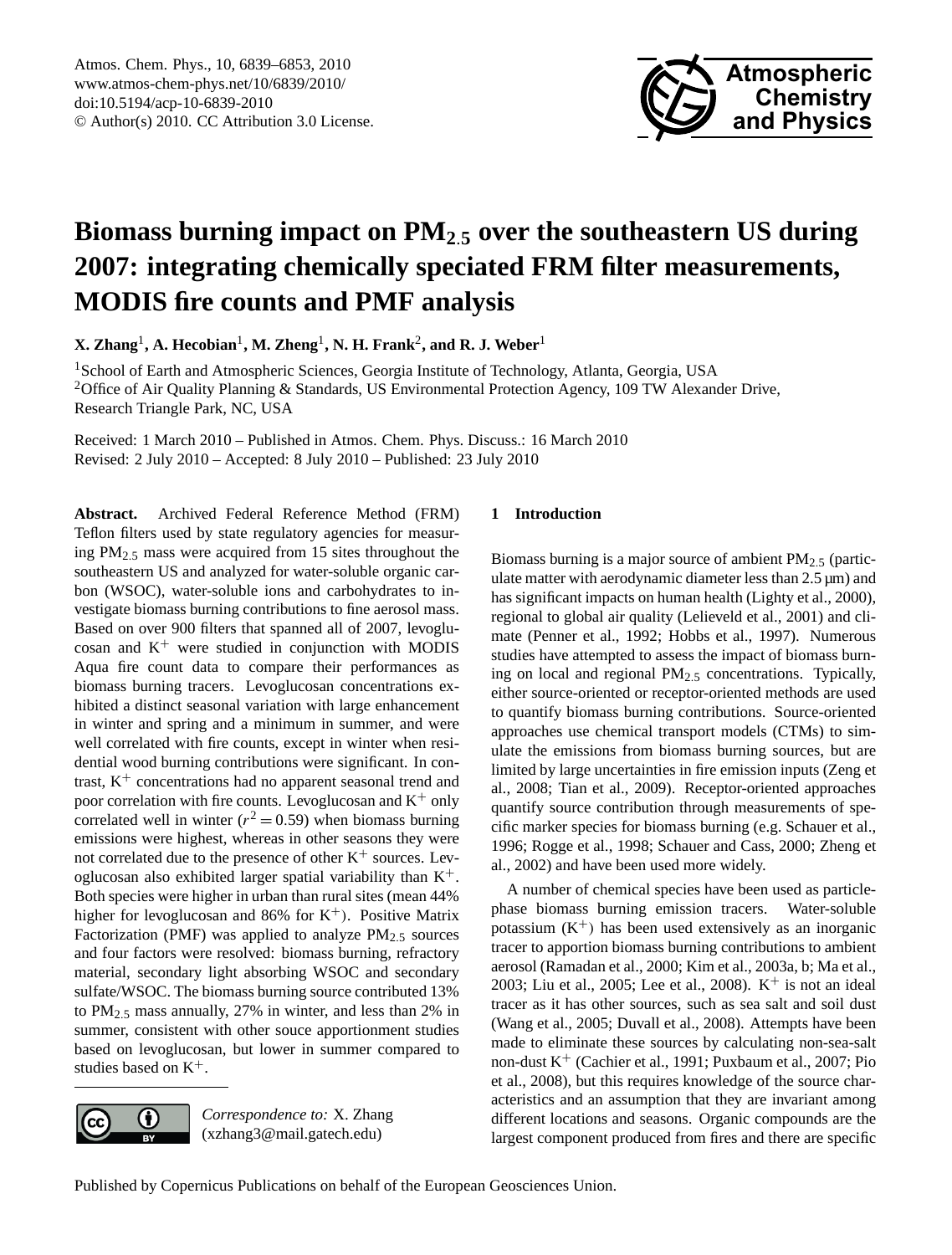compounds found to be exclusively emitted from biomass burning. The most commonly used organic tracer is levoglucosan, a sugar anhydride produced during the combustion of cellulose (Simoneit et al., 1999; Puxbaum et al., 2007; Zheng et al., 2007; Sullivan et al., 2008).

PM2.<sup>5</sup> concentrations are high in the southeastern US (Goldstein et al., 2009) and the impact of biomass burning emissions in this region has been extensively studied (Tanner et al., 2004; Liu et al., 2005; Zheng et al., 2006, 2007; Lee et al., 2008; Zeng et al., 2008; Tian et al., 2009; Yan et al., 2009). Zeng et al. (2008) suggested that prescribed fire emissions can result in a daily increase of  $PM_{2.5}$  mass up to 25  $\mu$ g m<sup>-3</sup>, leading to PM<sub>2.5</sub> nonattainment in regions affected by the fires. Tian et al. (2009) attributed 55% and 80% of PM2.<sup>5</sup> to prescribed burning in January and March 2002, respectively. Receptor model studies using levoglucosan as a biomass-burning tracer suggested that wood burning is the dominant contributor (9%–51%) to OC and one of the major sources of  $PM_{2.5}$  at several urban and rural sites in the southeast during September 2003 and January 2004 (Zheng et al., 2006, 2007). Using both PMF and CMB receptor models and  $K^+$  as a tracer, Lee et al. (2008) attributed 5%–20% of the PM2.<sup>5</sup> mass to biomass burning emissions at four sites in Georgia and Alabama from January 2000 to December 2002.

These previous studies indicated that biomass burning is a major  $PM<sub>2.5</sub>$  source with contributions that vary with seasons; however, they are based on data for only a few months at a limited number of sites and are further restricted by uncertainties in biomass burning emissions and tracer concentrations. In this study, an extensive data set of  $PM_{2.5}$  mass concentrations and chemical speciation was generated from archived FRM filters acquired from state regulatory agencies for the year of 2007. This study compares  $K^+$  and levoglucosan as biomass-burning tracers and employs a PMF analysis to quantify average mass contributions from biomass burning and other sources over the southeastern US throughout 2007.

## **2 Methodology**

#### **2.1 FRM filter sampling**

State agencies use an EPA Federal Reference Method (FRM) to determine ambient  $PM_{2.5}$  mass at sites throughout the country to assess compliance with National Ambient Air Quality Standards (NAAQS). Once mass has been determined gravimetrically, the filters are stored and are eventually discarded. For this study, archived FRM filters that had been in storage (in the dark at a  $T < -20$  °C) for roughly a year were acquired from state regulatory agencies in Georgia (GA Department of Natural Resources), South Carolina (SC Department of Health and Environmental Control) and Alabama (AL Department of Environmental Management and the Jefferson Co. Department of Health). The FRM method

**Table 1.** Locations and types of the FRM sampling sites in this study.

| No.            | State | City         | Site name     | Latitude | Longitude  | Type  |
|----------------|-------|--------------|---------------|----------|------------|-------|
| 1              | GA    | Decatur      | South Dekalb* | 33.6881  | $-84.2902$ | Urban |
| 2              | GA    | Rome         | $Rome*$       | 34.2611  | $-85.3230$ | Urban |
| 3              | GA    | Augusta      | $AUG-BRS*$    | 33.4339  | $-82.0224$ | Urban |
| $\overline{4}$ | GA    | Macon        | $Macon*$      | 32.7773  | $-83.6412$ | Urban |
| 5              | GA    | Yorkville    | Yorkville     | 33.9285  | $-85.0453$ | Rural |
| 6              | GA    | Sandersville | Sandersville  | 32.9747  | $-82.8089$ | Rural |
| 7              | GA    | Columbus     | $COL-CRS*$    | 32.4309  | $-84.9318$ | Urban |
| 8              | GA    | Athens       | $ATNS-UGA*$   | 33.9179  | $-83.3446$ | Urban |
| 9              | AL.   | Birmingham   | $N'BHM^*$     | 33.5530  | $-86.8149$ | Urban |
| 10             | AL.   | Wylam        | Wylam         | 33.4997  | $-86.9241$ | Urban |
| 11             | AL.   | Providence   | Providence    | 33.4596  | $-87.3055$ | Rural |
| 12             | AL.   | Ashland      | Ashland       | 33.2849  | $-85.8036$ | Rural |
| 13             | AL.   | Crossville   | Crossville    | 34.2886  | $-85.9699$ | Rural |
| 14             | SС    | Long Creek   | Long Creek    | 34.8053  | $-83.2377$ | Rural |
| 15             | SС    | Trenton      | Trenton       | 33.7400  | $-81.8536$ | Rural |

\* Sampling stations with co-located EPA Speciation sites.



**Fig. 1.** Map of the EPA FRM and co-located Speciation sampling sites used in this study. Site names and locations are given in Table 1.

for collecting ambient fine particles onto Whatman 47 mm Teflon filter substrates involved 24-hour integrated sampling at a nominal flow rate of  $16.7$  L/min with PM<sub>2.5</sub> sharp cut cyclone size selector or PM2.<sup>5</sup> WINS impactor and with no gas-denuders (Patashnick et al., 2001). Fifteen sampling sites throughout the southeastern US were chosen within the EPA FRM monitoring network, on the basis of geographic location, site type (i.e. urban and rural) and source influences. Among these fifteen sites, eight were urban and seven were rural. Table 1 lists the sites, and their locations are shown in Fig. 1. A subset of all field samples corresponding to a onein-six-day sampling schedule produced 60 filters for analysis per site and a total of 900 filters. In addition to these filters, a series of field blanks (36 filters) and replicated filters (43 filters) were included for quality control.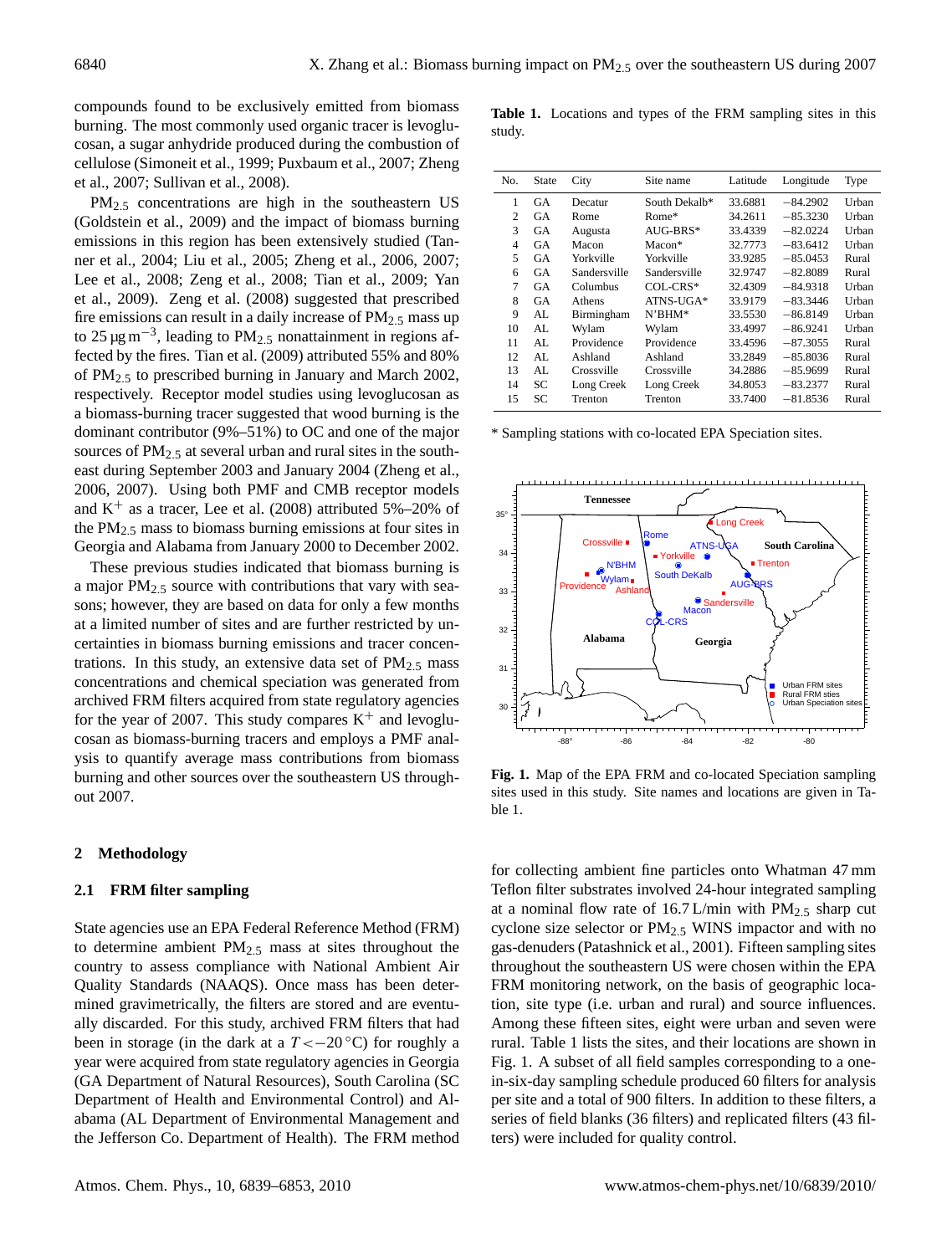### **2.2 Chemical analyses**

This suite of filters was extracted in water and a number of chemical components and physical properties were quantified. Each archived FRM Teflon filter was placed in a precleaned 30 mL Nalgene amber HDPE bottle and extracted with 30 mL of 18-M $\Omega$  Milli-Q water via 30-minute sonication. The liquid extract was then filtered using a 0.45 µm PTFE syringe filter and transferred to a separate pre-cleaned 30 mL Nalgene amber bottle. Various chemical analyses were performed on aliquots from these bottles, which were stored in the refrigerator (∼4 ◦C) for at most one week until all analyses were completed.

For each species quantified, overall uncertainty was determined based on a sum of squares that included measurement uncertainties (e.g. liquid extraction volumes, etc.), variability in calibrations performed throughout the analyses of all 900 filters, variability in field blanks and water blanks, and precision based on variability of a standard placed at intervals of every tenth sample throughout the sample queues.

Water-soluble organic carbon (WSOC) in the extract was quantified using a Sievers Model 800 Turbo Total Organic Carbon analyzer (GE Water Systems, Boulder, CO; for more details see Sullivan et al., 2004). The instrument was calibrated using a series of sucrose standards ( $N = 5$ , linear regression  $r^2 = 0.9998$ ; variability in slope based on three separate calibrations throughout the analysis period was ∼3%). The method limit of detection (LOD) of 0.33  $\mu$ g Carbon m<sup>-3</sup>  $(\mu g C m^{-3})$  for WSOC was estimated by three times the standard deviation of field blanks, translated to ambient air concentration assuming, in all cases, a flow rate of 16.7 L/min and 24 h sampling period. Overall measurement uncertainty was 9%.

High-performance anion-exchange chromatography with pulsed amperometric detection (HPAEC-PAD) was utilized to quantify various carbohydrate compounds, including levoglucosan. This technique involved a Dionex DX-500 series ion chromatograph coupled with Dionex ED 50 electrochemical detector with a gold working electrode operating in integrating amperometric mode, and a Dionex CarboPac PA-1 anion-exchange column with gradient elution of 200 mM NaOH at a flow rate of 0.5 mL min−<sup>1</sup> . The elution profile was as follows: 0–8 min, isocratic elution with 10 mM NaOH; 8–25 min, linear gradient elution from 10 mM to 60 mM NaOH; 25–38 min, column cleaning step with 180 mM NaOH; and 38–56 min, column re-equilibration step with 10 mM NaOH. Detailed descriptions of eluent preparation, peak detection and calibrations of HPAEC-PAD have been presented elsewhere (Engling et al., 2006; Sullivan et al., 2008). Calibrations were based on serial dilutions from a stock solution made by dissolving individual compounds in solid form (purchased from Sigma-Aldrich) with Milli-Q water. The LOD for the various carbohydrates was estimated at  $6 \text{ ng/m}^3$  and the overall measurement uncertainty for levoglucosan was 21%. Previous studies have found that

500 12 levoglucosar mannitol 10  $mgm<sup>-3</sup>$ 400 levoglucosan, ng m-3 mannitol, 8 avoglucosan. 300 6 200 4 100 2  $\mathbf 0$ Jan Feb Mar Apr May Jun Jul Aug Sep Oct Nov Dec 30 Mai April May Juli Juli Aug Ocp Oct No

**Fig. 2.** Mean concentrations of levoglucosan and mannitol for all the sites in 2007.

the peaks of levoglucosan and arabitol, a sugar alcohol from fungal spores, cannot be fully separated by a CarboPac PA-1 column (Caseiro et al., 2007; Sullivan et al., 2008), as a result the integrated peak area of levoglucosan was corrected for this interference by arabitol. Ambient mannitol and arabitol concentrations correlate well and a ratio of 1.5 between the two has been obtained in  $PM_{10}$  samples (Bauer et al., 2008). Since mannitol can be quantitatively measured with the CarboPac PA-1 column, the arabitol concentration was determined by dividing mannitol by 1.5. The peak area of arabitol was then calculated and subtracted from the levoglucosan peak area. This correction adds uncertainty to the measured levoglucosan concentration, as using a uniform conversion factor from mannitol to arabitol assumes a same mannitol/arabotol ratio for  $PM_{2.5}$  samples and does not necessarily reflect the varied ratio as a function of physical environments (i.e. temperature), aerosol sources, etc. This uncertainty is larger in summer (can be on order of 25%) when levoglucosan concentrations are typically low than in winter when levoglucosan is most abundant (on order of 3%) (Fig. 2).

To validate the HPAEC-PAD method, levoglucosan concentrations were determined via independent GC-MS measurements (Zheng et al., 2006) from a series of quartz fiber filters  $(N = 33)$  collected from May 2004 to Apr 2005. A portion of the same filters were extracted in water and levoglucosan was measured by HPAEC-PAD following the method described above. The two datasets showed good agreement, with a linear regression  $r^2$  of 0.92, and a zero intercept regression slope of  $1.09 \pm 0.04$  ( $\pm$  one STD). No significant underestimation by the HPAEC-PAD method due to arabitol correction was found. On average levoglucosan concentrations determined by HPAEC-PAD for the summertime filters were 14% lower than those determined by GC-MS.

Water-soluble anions (chloride, nitrate, sulfate and oxalate) and cations (sodium, ammonium, potassium, magnesium and calcium) were quantified on a dual channel Dionex DX-500 Ion Chromatograph with suppression and conductivity detection, employing a Dionex AS11-HC anion column and Dionex CS12A cation column. Calibrations were based on NIST traceable liquid standards. Measurement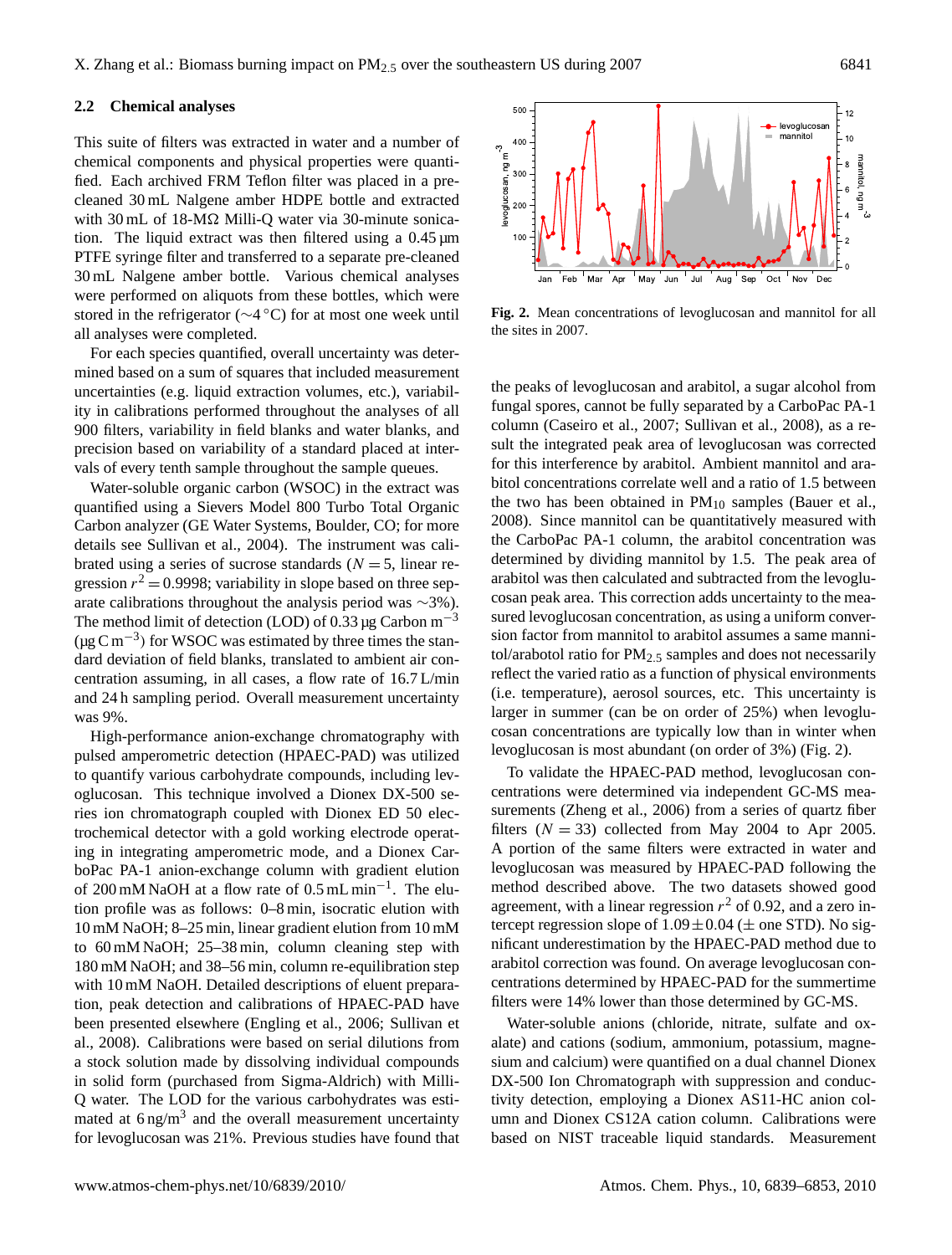uncertainties were 40% for Na<sup>+</sup>, 28% for NH<sup>+</sup><sub>4</sub>, 63% for Mg<sup>2+</sup>, 17% for K<sup>+</sup>, 7% for SO<sub>4</sub><sup>2-</sup> and 36% for oxalate. Ca<sup>2+</sup> uncertainty was 755%, which was subsequently found to be due to a contaminated DI water supply. Thus,  $Ca^{2+}$  results are not reported. Instead,  $Mg^{2+}$  is used as a mineral dust indicator in the following analysis. LODs for the ions were in the range of 0.01 (K<sup>+</sup>) to 0.1 (SO<sub>4</sub><sup>2-</sup>) $\mu$ g/m<sup>3</sup>.

The UV-Vis light absorption spectra for the liquid extracts were determined with a 1-m path-length Liquid Waveguide Capillary Cell (LWCC-2100, World Precision Instrument, Sarasota, FL) to investigate the link between brown carbon and biomass burning. Hecobian et al. (2010) provides a detailed description of the method and results investigating brown carbon sources, based in part on the FRM filters used in this work. Briefly, the method involved injecting 1 mL of FRM-filter extract through the LWCC via a syringe pump (Klohn, LTD; Las Vegas, NV). The absorption spectra between wavelengths of nominally 200 and 800 nm was saved 30 s after the sample entered the LWCC. After each measurement, the LWCC was flushed thoroughly with 1 mL of 0.6 N HCl and 3 mL of Milli-Q DI water, and the baseline was re-zeroed with reference to  $18-M\Omega$  Milli-Q water. The absorption was determined using the ratio of transmitted to incident light intensity following Beer's Law, such that the absorption is linear with the absorbers concentration and mass absorptivity, and LWCC path length (∼1 m). We used the product of all three since in our samples mass absorptivities were unknown. In this study, the average absorption between wavelengths  $360$  and  $370 \text{ nm}$  (Abs<sub>365</sub>, in units of m<sup>-1</sup>, see (Eqs. 1 and 2) in Hecobian et al., 2010) was used as a measure of brown carbon.

PM2.<sup>5</sup> mass concentrations were determined gravimetrically by each of the three state regulatory agencies following their protocols. It is important to note that FRM Teflon filters are not designed for PM<sub>2.5</sub> composition measurements. Although Teflon filters are known to be relatively inert to gas absorption, the un-denuded sampling method may contribute to positive artifacts. Furthermore, this sampling method and the year-long storage of the Teflon filters may also lead to loss of semi-volatile components (Watson et al., 2009). Effort has been made to estimate these semi-volatile components retained on FRM Teflon filters (Frank, 2006). In this paper, known semi-volatile species such as nitrate are not discussed, and the reported WSOC and other components (including FRM PM<sub>2.5</sub> mass) should be viewed as a measure of the more non-volatile species associated with ambient  $PM_{2.5}$ .

To assess the quality of the FRM filter data, the results were compared to a number of components, i.e. PM<sub>2.5</sub> mass,  $NH_4^+$ ,  $K^+$ , and  $SO_4^{2-}$ , from seven co-located EPA Speciation sites (South Dekalb, Rome, Macon, AUG-BRS, COL-CRS, ATNS-UGA and N'BHM; see Table 1), where the chemical analyses were done through Research Triangle Institute on quartz fiber filters and were completely independent of the FRM data. The results are shown in Fig. 3. All compo-



**Fig. 3.** Intercomparison of  $PM_{2.5}$  mass,  $K^+$ ,  $NH_4^+$ ,  $SO_4^{2-}$  concentrations (in  $\mu$ g/m<sup>3</sup>) between seven co-located EPA FRM and Speciation sites. FRM K<sup>+</sup>, NH<sub>4</sub><sup>+</sup> and SO<sub>4</sub><sup>2-</sup> are from the methods used in the analysis of all sites presented in this study. In all cases  $N = 420$ .

nents show good agreement between the two types of filters, with linear regression slopes from 0.88 to 1.15. It is noteworthy that the Speciation  $NH<sub>4</sub><sup>+</sup>$  concentrations were on average 15% higher than the FRM  $NH<sub>4</sub><sup>+</sup>$  concentrations (a slope of 1.15), reflecting possible loss of semi-volatile  $NH<sub>4</sub><sup>+</sup>$  associated with  $NO_3^-$  from the FRM filters.

### **2.3 MODIS fire counts**

Fire counts detected by remote sensing have been used to examine seasonal biomass burning emissions (Eva and Lambin, 1998; Duncan et al., 2003; Zeng et al., 2008). In this work, MODIS fire count data from the NASA Aqua satellite (Giglio et al., 2003) were used as a measure of outdoor biomass burning over the southeast in 2007. The data set had a horizontal resolution of  $1 \text{ km} \times 1 \text{ km}$ , and a time resolution of 1 day. The sum of fire counts in each month was used to investigate monthly and seasonal variations. Fire counts for seven states were used, including the three states in which our sampling sites were located and four other surrounding states to ensure that all possible biomass burning source regions were considered. An analysis of fires over continental United States indicated no evidence for long-range transport of smoke to the sites during 2007; however, episodic influence from longer-range transport of smoke cannot be ruled out.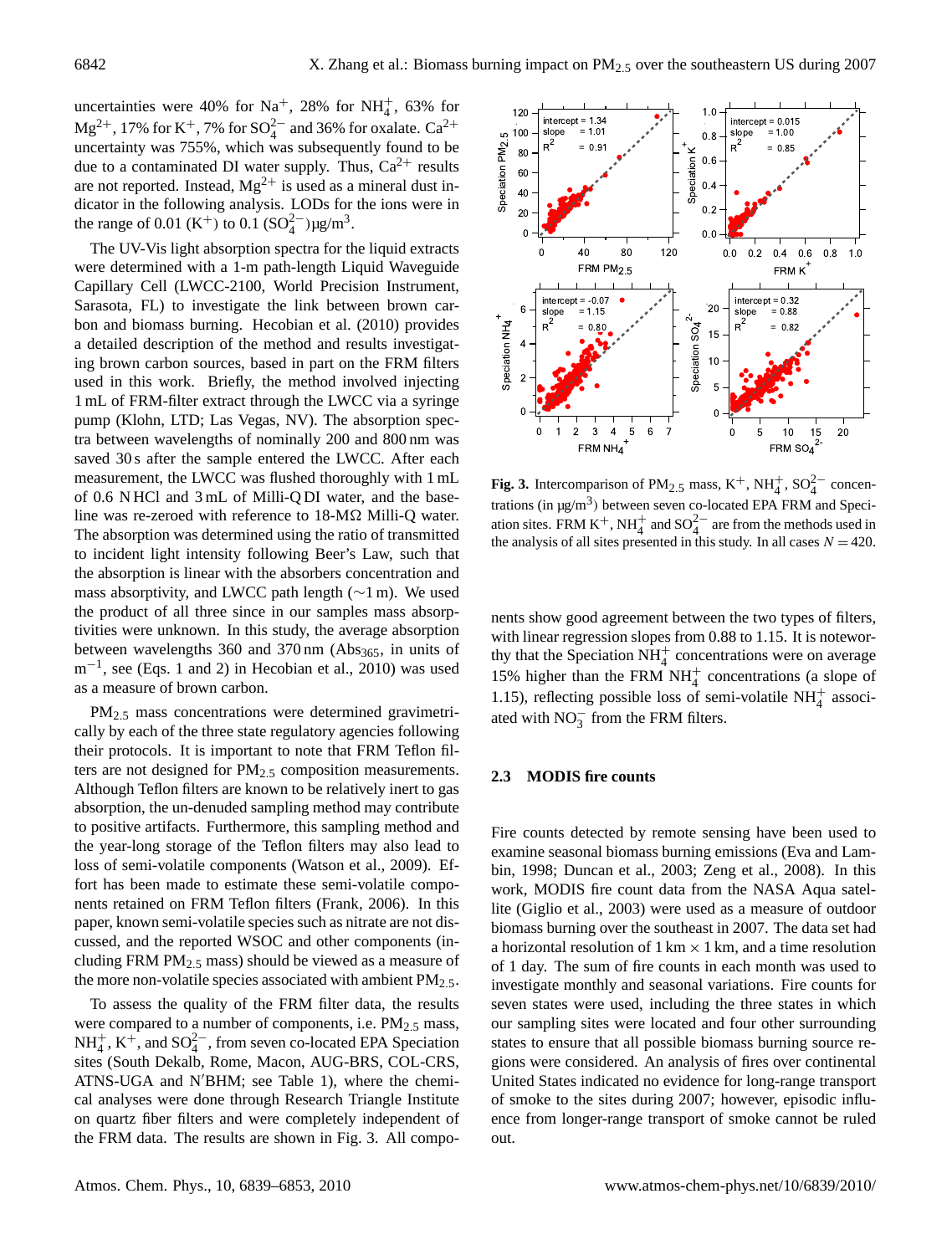**Table 2.** Annual and seasonal mean concentrations  $(\pm STD)$  of measured PM<sub>2.5</sub> components from FRM filters. Winter (J, F, D), Spring (M, A, M), Summer (J, J, A) and Fall (S, O, N).

| Component    |                                      | Annual            | Winter            | Spring            | Summer           | Fall             |
|--------------|--------------------------------------|-------------------|-------------------|-------------------|------------------|------------------|
| PM $2.5$     | $\mu$ g m <sup><math>-3</math></sup> | $15.56 \pm 8.67$  | $11.68 \pm 6.25$  | $17.33 \pm 11.19$ | $19.17 \pm 7.87$ | $13.61 \pm 5.74$ |
| <b>WSOC</b>  | $\mu$ g C m <sup>-3</sup>            | $2.07 \pm 1.53$   | $1.45 \pm 1.01$   | $2.47 + 2.22$     | $2.58 \pm 1.21$  | $1.70 \pm 0.83$  |
| $NH4+$       | $\mu$ g m $^{-3}$                    | $1.40 \pm 0.71$   | $1.06 \pm 0.61$   | $1.39 \pm 0.63$   | $1.78 \pm 0.79$  | $1.36 \pm 0.63$  |
| $K^+$        | $ng\,m^{-3}$                         | $53.7 \pm 104.1$  | $45.0 \pm 32.1$   | $55.6 \pm 51.8$   | $70.8 \pm 194.8$ | $42.9 \pm 46.2$  |
| $SO_4^{2-}$  | $\mu$ g m $^{-3}$                    | $4.43 \pm 2.99$   | $2.60 \pm 1.90$   | $4.24 \pm 2.40$   | $6.41 \pm 3.68$  | $4.38 + 2.46$    |
| Oxalate      | $ng\,m^{-3}$                         | $136.0 \pm 91.3$  | $82.6 \pm 57.2$   | $172.4 \pm 110.5$ | $173.2 \pm 85.6$ | $108.3 \pm 59.5$ |
| Levoglucosan | $ng\,m^{-3}$                         | $107.5 \pm 221.9$ | $169.9 \pm 180.3$ | $180.3 \pm 339.2$ | $18.7 + 44.7$    | $55.7 \pm 134.7$ |
| Xylose       | $ng\,m^{-3}$                         | $1.23 + 2.44$     | $1.71 \pm 2.12$   | $1.99 \pm 3.84$   | $0.52 \pm 0.78$  | $0.68 \pm 1.31$  |

## **2.4 Positive Matrix Factorization (PMF) source apportionment**

A PMF analysis on the chemical and physical data was used to quantify contributions from biomass burning and other sources to the FRM  $PM<sub>2.5</sub>$  mass concentrations. Detailed information on EPA-PMF (v3.0) can be found on US EPA website [\(http://www.epa.gov/heasd/products/pmf/pmf.html\)](http://www.epa.gov/heasd/products/pmf/pmf.html). Two datasets, (i.e. a concentration/physical property dataset and an uncertainty dataset) are required for PMF input. PMF is able to identify underlying covariance among chemical or physical parameters. While most previous PMF source apportionment studies use concentrations of chemical species as objects for analysis, in this work, along with chemical species (WSOC, Na<sup>+</sup>, NH<sub>4</sub><sup>+</sup>, K<sup>+</sup>, Mg<sup>2+</sup>, SO<sub>4</sub><sup>2</sup>-, oxalate, xylose, and levoglucosan), the UV-Vis light absorption data at  $365 \text{ nm}$  (Abs<sub>365</sub>) from the FRM filter water-extract were also incorporated, as light absorption is an important aerosol property dependent on source and composition of the aerosols (Andreae and Gelencser, 2006). Data from the 15 sampling sites on each sampling date were merged to form the concentration dataset. Considering potentially different source types for urban and rural sites, PMF analysis was also performed separately using two datasets from urban and rural sites, and the results, i.e. source composition profiles and contributions, showed little difference from those discussed in Sect. 3.3. Missing values for each component were replaced with the mean concentration of this component, and values below the LOD were replaced with half of the detection limit of the corresponding component (Polissar et al., 1998), ensuring that all values were positive. The uncertainty for each component was determined based on the methods discussed in Sect. 2.2. For missing data points and values below the LOD, the uncertainties were assigned as 4 and 5/6 times the concentration values, respectively (Polissar et al., 1998). Numerous PMF runs were performed with 3– 7 factors and various combinations of the concentration and absorption data set. Based on Q values (the objective function to be minimized) and physical interpretation of the solution, four factors appeared to be the optimal solution. The model output files include factor profiles, relative factor contributions and residuals (unexplained fractions).

In order to quantify the contribution to  $PM_{2.5}$  mass from each factor-related source, multivariate linear regression (MLR) analysis was performed to scale relative factor contributions to the measured total  $PM_{2.5}$  mass. Light absorption data were not included in the regression analysis since it is not a mass concentration measurement.

## **3 Results and discussion**

## **3.1 Spatiotemporal variations of levoglucosan and water-soluble potassium (K**+**)**

The 12 months of 2007 were separated into four seasons as: January, February and December (winter); March, April and May (spring); June, July and August (summer); September, October and November (fall). Table 2 presents the annual and seasonal mean concentrations of levoglucosan and  $K^+$ , together with those of PM<sub>2.5</sub> mass, water-soluble organic carbon (WSOC), ammonium (NH<sup>+</sup><sub>4</sub>), sulfate (SO<sup>2</sup><sup>-</sup>), oxalate and xylose. Figure 4 shows the seasonal mean concentrations of levoglucosan and  $K^+$  at each site.

## **3.1.1 Levoglucosan**

In general, levoglucosan concentrations obtained in this study were comparable with those in previous studies in the same region (Zheng et al., 2007; Ding et al., 2008), but were considerably higher than those at other locations in the US, such as Pittsburgh, PA (annual mean at  $\sim$ 21 ng/m<sup>3</sup>) (Robinson et al., 2006), suggesting much larger impact from biomass burning in the southeast. The annual mean concentration of levoglucosan for all sampling sites was 107.5 ng/m<sup>3</sup> (Table 2). Clear seasonal variations of levoglucosan concentrations were observed, with significantly higher concentrations in spring and winter and minimum levels in summer. Mean concentrations for spring and winter were  $180 \text{ ng/m}^3$  and  $170 \text{ ng/m}^3$ , respectively; whereas the mean summer concentration was only 19 ng/m<sup>3</sup>, which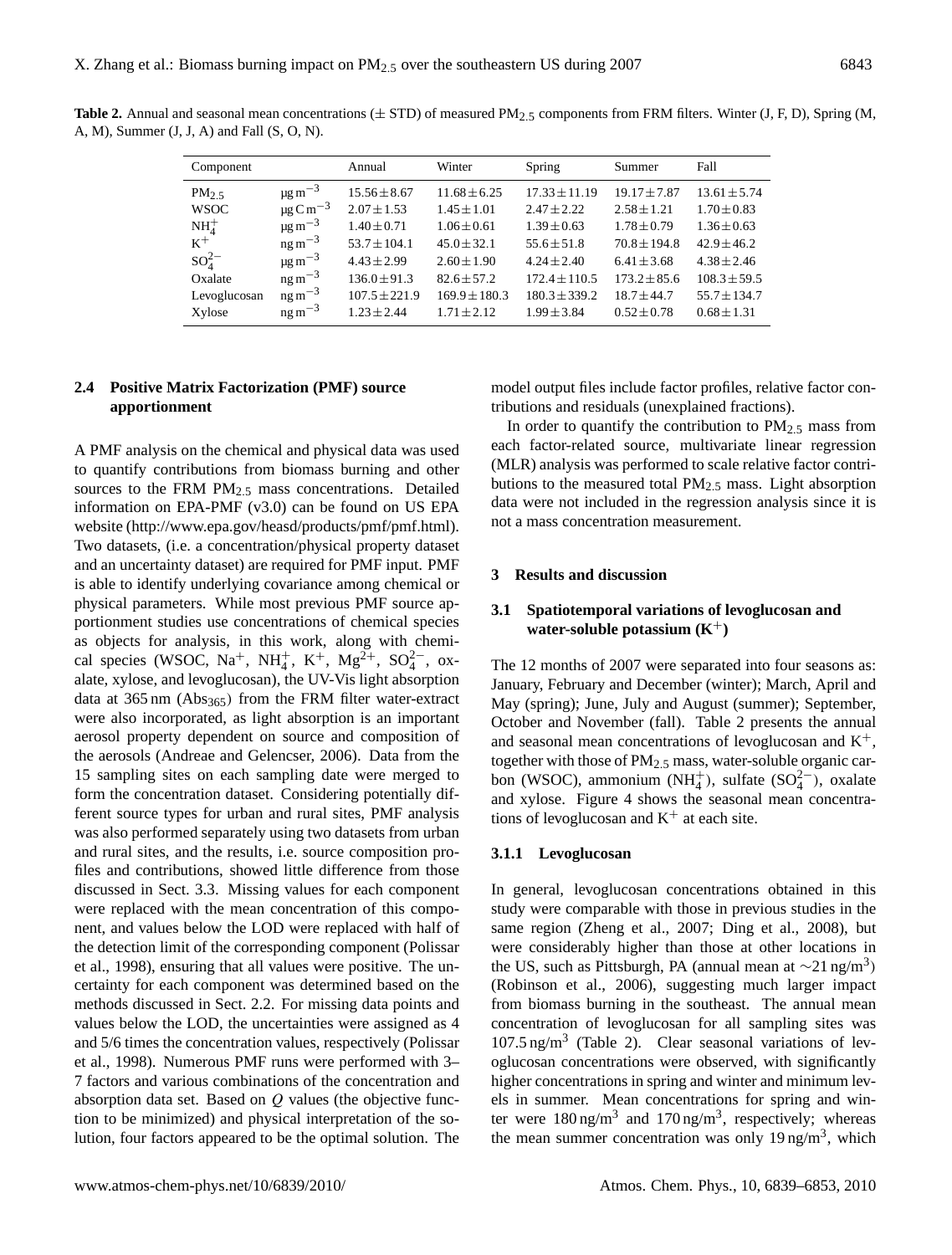

**Fig. 4.** Seasonal (Winter, Spring, Summer, Fall) variations of levoglucosan **(a)** and K<sup>+</sup> **(b)** concentrations at each site. Site names in blue and red are urban and rural sites, respectively. The mean concentrations of levoglucosan and  $K^+$  by urban/rural segregation for each season are given in the plots.

is within the range of levels (5 to  $52 \text{ ng/m}^3$ ) reported by Puxbaum et al. (2007) at six background stations in Europe. Significantly enhanced levoglucan concentrations at several sites were detected for several days in spring. For instance,  $2950 \text{ ng/m}^3$  of levoglcusoan was recorded at the Macon site on 12 May, almost 2 orders of magnitude higher than the level observed six days before  $(31 \text{ ng/m}^3)$ . Similarly, on 30 May, levoglucosan concentrations at COL-CRS, N'BHM, Wylam, Ashland and Providence all exceeded 1000 ng/m<sup>3</sup> , much higher than those at other sites on the same day  $(3.93 \text{ ng/m}^3 - 346 \text{ ng/m}^3)$ . Such unusual levoglucosan concentrations at these sites were due to significant but sporadic impacts from unique wildfire events in spring of 2007. Extensive wildfires started in the Okefenokee Swamp in southern Georgia/northern Florida in April and spread across Georgia and adjacent states during the following two months (Yan et al.,  $2010<sup>1</sup>$  $2010<sup>1</sup>$  $2010<sup>1</sup>$ ).

Figure 4a also shows the spatial distributions of levoglucosan for different seasons. In general, there were significant site-to-site variations, suggesting varied impacts from biomass burning emissions among the sampling sites. Winter and spring showed the largest variations in terms of absolute concentrations. In spring, variability was largely due to the sporadic impacts from wildfire events at different sites. In



**Fig. 5.** Relationship between levoglucosan and water-soluble K<sup>+</sup> concentrations in winter (January, February and December) and summer (June, July and August). Data on 5 July 2007 were not plotted and excluded from the regression calculation due to abnormally elevated levels of  $K^+$  associated with fourth of July fireworks.

winter, biomass burning was likely mainly in the form of residential wood burning (discussed in more detail below), thus spatial variability at these time periods likely reflect population densities and frequency of burning in different regions. Levoglucosan concentrations in urban sites were generally higher than those in rural sites, except during summer when

<span id="page-5-0"></span><sup>1</sup>Yan, B., Hu, Y. T., Zhang, X., Tian, D., Balachandran, S., Kim, H. K., Weber, R. J., Zheng, M., and Russell, A. G.: Detailed chemical characterization and aging of wildfire aerosols in the southeastern US, manuscript in preparation, 2010.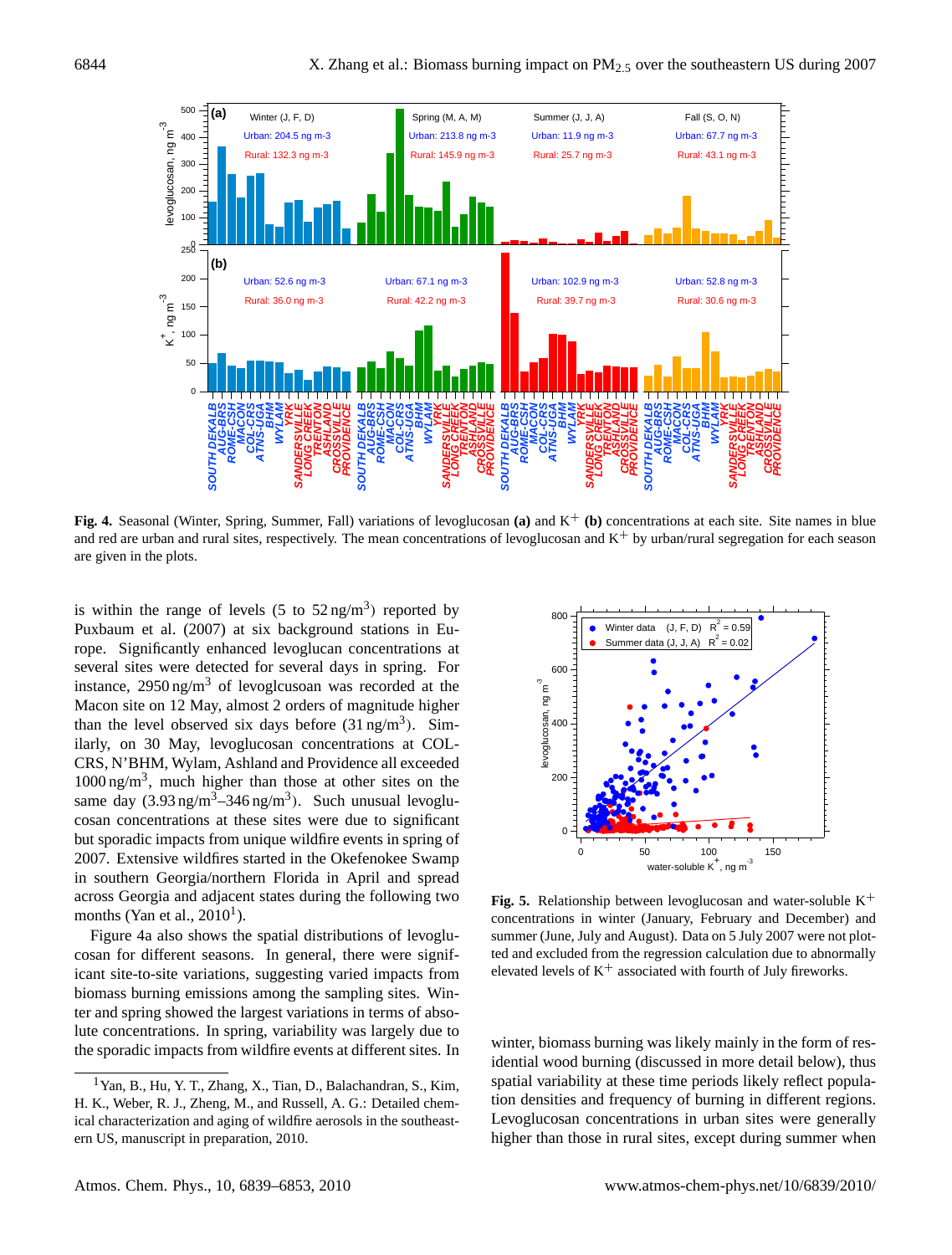

**Fig. 6.** Monthly MODIS Aqua fire counts (red points) in 2007 over seven states in the southeastern US. FRM sampling sites are shown as blue square symbols.

rural sites tended to have slightly higher levoglucosan concentrations, implying that residential wood burning in urban areas is an important source of levoglucosan when other forms of biomass burning, such as wildfires, are absent. High spatial variability was observed for levoglucosan during all seasons, as indicated by the large relative standard deviations (RSD, standard deviations of concentrations in each season divided by the corresponding seasonal mean concentration) (51%–79%).

#### **3.1.2 Water-soluble Potassium (K**+)

Compared to levoglucosan,  $K^+$  concentrations exhibited different spatiotemporal variability. First,  $K^+$  had an opposite seasonal pattern to levoglucosan with much less seasonal variability (from  $45 \text{ ng/m}^3$  in winter to  $71 \text{ ng/m}^3$  in summer, Table 2). Smaller site-to-site concentration differences suggested by the lower RSD values (25%–75%) for all four seasons indicate more uniform  $K^+$  concentrations compared to levoglucosan. The significantly higher levels of  $K^+$  at South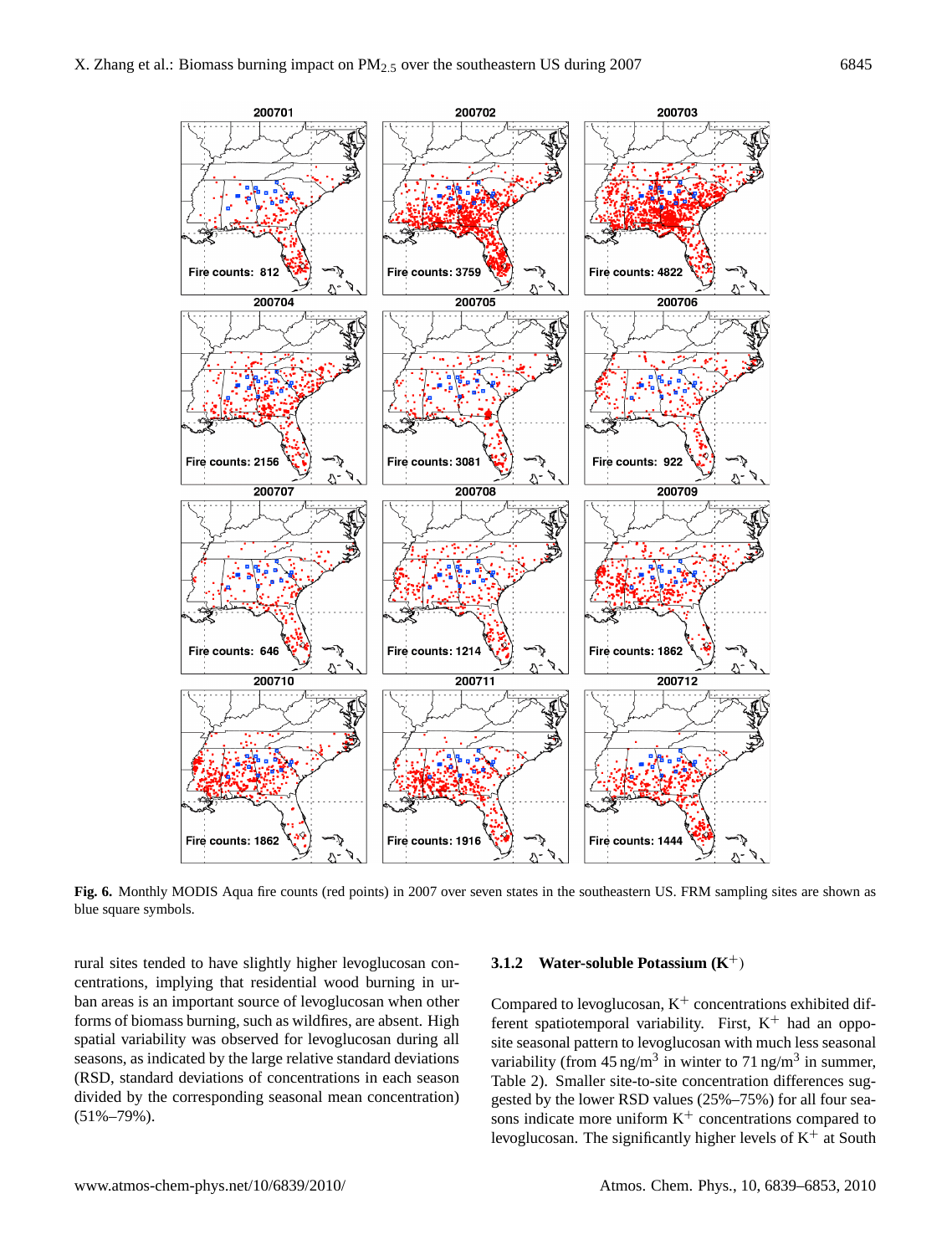

**Fig. 7.** Monthly mean levoglucosan and water-soluble potassium concentrations from all sites compared with monthly mean MODIS Aqua fire counts from seven states in the southeastern US.

Dekalb and AUG-BRS sites during summer (Fig. 4b) were due to  $K^+$  spikes detected at these two sites on 5 July, likely reflecting pyrotechnique (fireworks) emissions. Excluding these data, RSD value in summer (75%) would be much smaller, and  $K^+$  concentrations would be even more uniform (The 5 July sampling day was excluded from all further analysis). Similar to levoglucosan,  $K^+$  tended to have slightly higher concentrations at urban sites (Fig. 4b).

A comparison of 24-h averaged levoglucosan and  $K^+$ shows different degrees of correlation in winter and summer (Fig. 5). In winter, when biomass burning was expected to be more prevalent, levoglucosan and  $K^+$  were reasonably correlated ( $r^2 = 0.59$ ), suggesting their common emission sources. In summer, however, there was almost no correlation between levoglucosan and  $K^+$  ( $r^2 = 0.02$ ), reflecting distinctly different behaviours of these two tracers when biomass-burning emissions are expected to be significantly lower. Higher relative uncertainty in summertime levoglucosan concentrations due to the scaling of arabitol to mannitol (Sect. 2.2) may have also contributed to the poor correlation.

## **3.2 Relationships between K**+**, levoglucosan and MODIS fire counts**

MODIS fire count data can be used as a measure of wildfire and prescribed burning events, two of the major forms of biomass burning over the southeast (Zeng et al., 2008). Other forms of biomass burning such as residential wood burning cannot be detected by remote sensing and thus are not reflected in the fire counts. Since our sampling dates are evenly distributed in each month, the monthly fire counts over the region encompassing our sampling sites should reflect the outdoor biomass burning impacts on the measured PM<sub>2.5</sub> mass and composition.

In 2007 there was a distinct seasonal variation of fire counts, with maximum in spring (counts ranging from 2156 to 4822) and minimum in summer (646–1214) (Fig. 6), indicating extensive outdoor biomass burning events in spring, and fewer such events in summer. The highly concentrated



**Fig. 8.** Correlations of monthly mean concentrations of levoglucosan and  $K^+$  versus fire counts. The red solid line is the fit of levoglucosan-fire counts correlation ( $r^2 = 0.54$ ). The red dashed line is the fit without January and December ( $r^2 = 0.86$ ).

fire points in May along Georgia-Florida boarder (Fig. 6) were identified as the Okefenokee Swamp fires discussed above.

The relationships between monthly fire counts and monthly mean concentrations of levoglucosan and  $K^+$  are shown in Figs. 7 and 8. Monthly fire counts tracked levoglucosan concentrations well. For example, fire counts dropped from a March peak of 4822 by a factor of 8 to 646 in July, corresponding to levoglucosan concentrations changing from 294 ng/m<sup>3</sup> to 15 ng/m<sup>3</sup>, a factor of 9 decrease. The exceptions in January and December (Fig. 7) when levoglucosan appeared to deviate from fire counts were likely due to residential wood burning as a source of levoglucosan being prevalent in these two months, yet could not be detected as fire counts by satellite (Tian et al., 2009). Levoglucosan and  $K<sup>+</sup>$  concentrations are also shown as a function of fire counts in Fig. 8. For the levoglucosan and fire counts correlation,  $r^2$  was 0.54; excluding January and December,  $r^2$ was 0.86.  $K^+$  concentrations showed poor correlation with fire counts throughout the year ( $r^2 = 0.16$ , and 0 excluding January and December in Fig. 8). Since residential burning is minimal in summer, while fire count data also showed a large decrease in outdoor burning during summer, biomass burning emissions in summer was expected to be significantly lower than the cooler seasons. Levoglucosan had a similar trend as fire counts, whereas  $K^+$  did not. The scatters at the lower concentrations in summer months may be due to some fraction of levoglucosan being lost through oxidation (Hennigan et al., 2010), as well as the larger measurement uncertainty of levoglucosan in summer (Sect. 2.2). The difference in levoglucosan concentrations in January and December when fire counts were low (Fig. 8) suggests residential wood burning throughout the southeastern US, on average, contributed roughly 135 ng/m<sup>3</sup> to 145 ng/m<sup>3</sup> of levoglucosan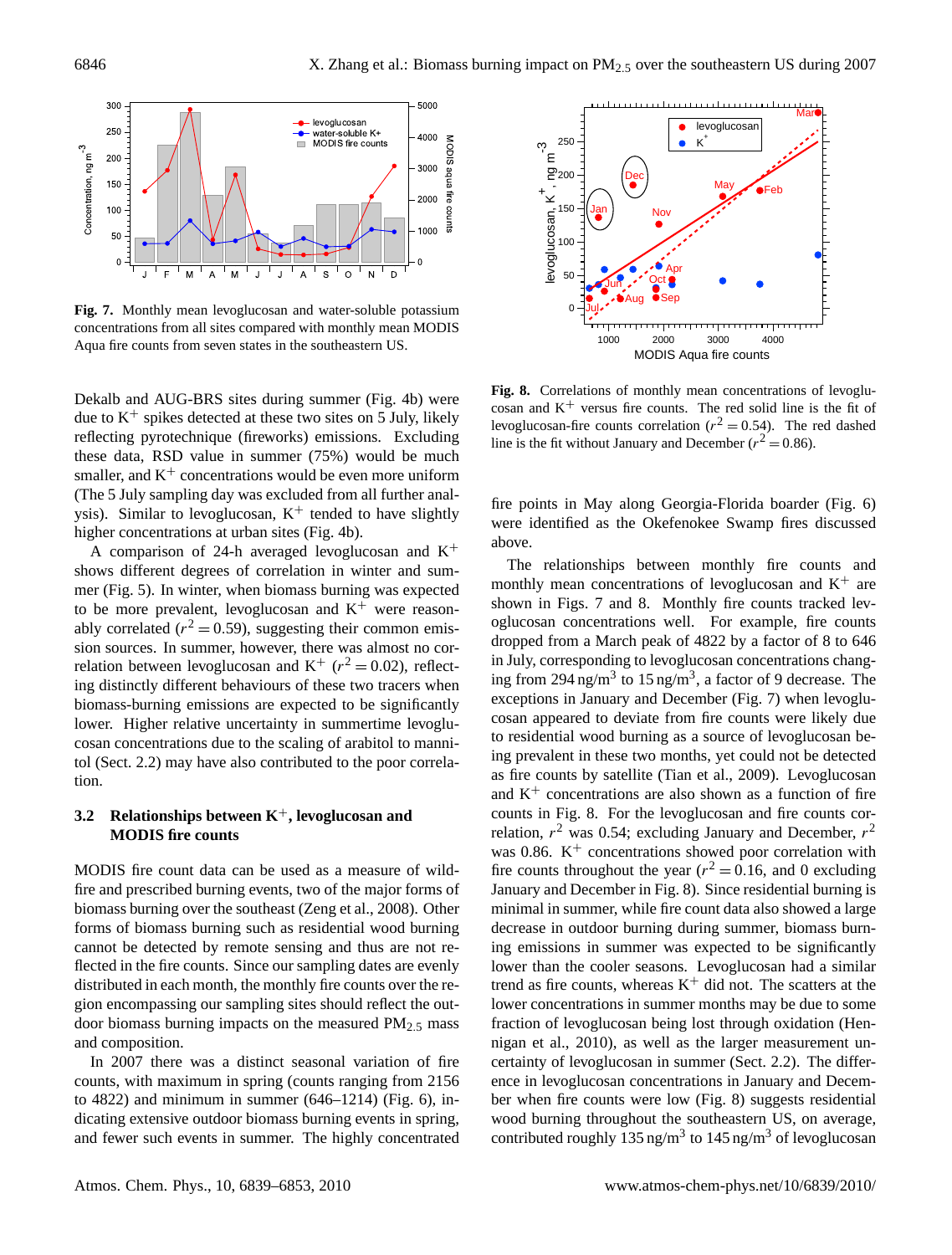

**Fig. 9.** Composition profiles (% of total of each species) for the four factors resolved by PMF based on data from the whole year (2007) at all sites (left panel), and the time series of relative contribution of each factor (right panel).

during these two months. This corresponds to approximately 2.6  $\mu$ g/m<sup>3</sup> of PM<sub>2.5</sub> mass (based on an average emission factor determined in Sect. 3.3.3).

The distinct seasonal trends of levoglucosan and  $K^+$ , with only the former tracking fire counts well, appear to be evidence that levoglucosan is a better tracer of biomass burning (including wildfire and prescribed burning) than  $K^+$ . Although poor correlation between levoglucosan and  $K^+$  may also be due to highly variable emissions, which as shown in laboratory studies depend on burning conditions and types of material burned (Sullivan et al., 2008), this alone cannot explain the distinct temporal trends of  $K^+$  and levoglucosan. The lack of correlation between fire counts and  $K^+$ clearly points to additional significant sources of  $K^+$  other than biomass burning, such as soil dust, sea salt, vegetation and meat cooking (Lawson and Winchester, 1979; Morales et al., 1996; Schauer et al., 1999), which at time can limit its use as a unique indicator of biomass burning emissions.

A receptor modelling study was conducted to comprehensively understand the sources of  $PM<sub>2.5</sub>$  in the southeast and was also used to further assess the performances of these two biomass burning tracers.

#### **3.3 Source apportionment of PM2**.**<sup>5</sup> using PMF**

#### **3.3.1 Source profiles and relative contributions**

Composition profiles for the 4 factors resolved by PMF are shown in Fig. 9 (left panel). Values in the composition profiles represent average fractions (in percent) of those species distributed amongst the four factors. Relative contributions of the four factors obtained from the PMF output were averaged among all sampling sites for each sampling date, shown on the right panel, to illustrate their temporal variation throughout the year.

Factor 1 is characterized by high levels of levoglucosan (i.e. 77% of levoglucosan is in factor 1), xylose (50%), and UV-Vis light absorption  $(Abs_{365})$   $(55%)$ . Also associated with this factor are  $K^+$  (16%), WSOC (14%), oxalate (11%), and NH $<sub>4</sub><sup>+</sup>$  (7%). Factor 1 composition profile is consistent</sub> with biomass burning emissions. Levoglucosan is the dominant component and almost exclusively associated with this factor, consistent with it being a unique biomass burning tracer (Simoneit et al., 1999; Schkolnik and Rudich, 2006). Xylose is also a carbohydrate emitted in biomass burning (Simoneit, 2002). Consistent with the discussions in Sects. 3.1– 3.2, PMF analysis indicates that  $K^+$  is not a unique biomassburning tracer, while it is more associated with other factors, mostly factor 2 (43%), as shown below. Biomass burning emissions also produce significant levels of brown carbon (Andreae and Gelencser, 2006; Hecobian et al., 2010), which explains the presence of light absorption  $(Abs_{365})$  in this factor. Oxalate has also been found in biomass burning smoke (Kundu et al., 2009). The appreciable amount of WSOC associated with this factor is consistent with previous studies suggesting biomass burning and secondary organic aerosol (SOA) formation are the two major sources of WSOC (Fuzzi et al., 2006; Sullivan et al., 2006; Weber et al., 2007; Saarikoski et al., 2008). The seasonal pattern of factor 1 shows that averaged over the southeast, biomass burning is most prevalent in the cold months compared to its little impact in summer, with wild-fire events in the springtime in South Georgia.

Factor 2 is characterized by refractory material:  $Na<sup>+</sup>$ (51%),  $K^+$  (43%), and Mg<sup>2+</sup> (51%), indicating PM<sub>2.5</sub> from mineral dust (e.g. Lee et al., 1999). These refractory materials are likely related to coarse-mode particles, windy conditions and possibly long-range transport. The factor 2 time series has no clear seasonal pattern.

Factors 3 and 4 are thought to be linked to secondary aerosol formation. Factor 3 has the highest percentages of WSOC (56%) and oxalate (56%), along with light absorbing species (e.g. brown carbon) (34%), and  $K^+$  (15%). Factor 4 is distinguished by NH<sup>+</sup> (86%) and SO<sup>2</sup><sup>-</sup> (90%), as well as a considerable amount of WSOC (22%), but little oxalate and little light absorbing species. In this factor, the molar ratio of NH<sup> $+$ </sup> to SO<sub>4</sub><sup>2</sup> is 1.6, indicating that for much of the southeast sulfate is not fully neutralized, as noted in other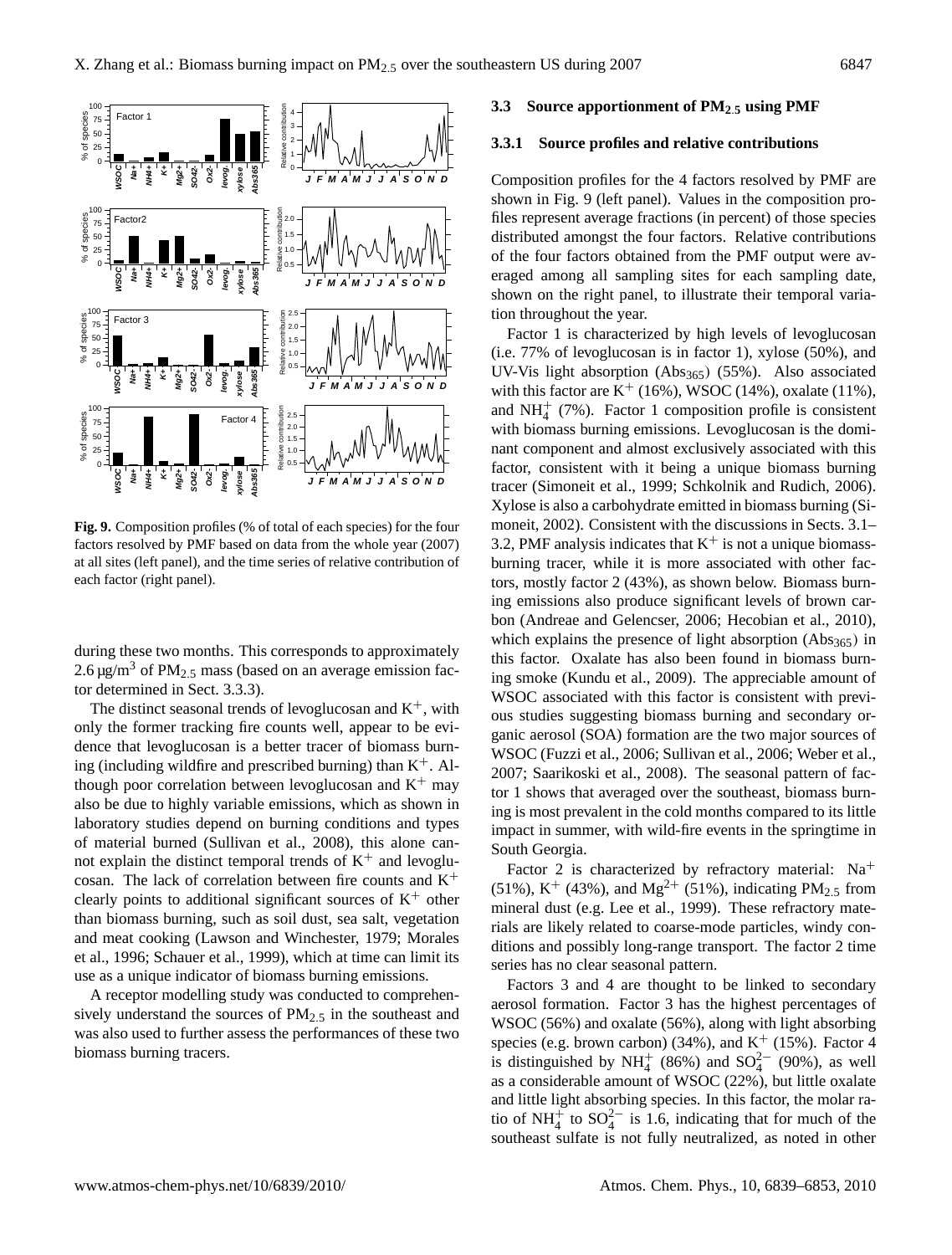**Table 3.** Seasonal and annual source contributions of each PMF factor to  $PM_{2.5}$  mass (% of  $PM_{2.5}$  mass). Winter (J, F, D), Spring (M, A, M), Summer (J, J, A) and Fall (S, O, N).

|                               | Winter | Spring       | Summer | Fall         | Annual       |
|-------------------------------|--------|--------------|--------|--------------|--------------|
| Biomass Burning (F1)          |        | 15           |        |              |              |
| Refractory (F2)               |        | <sub>t</sub> | h      | <sub>(</sub> | <sub>0</sub> |
| Secondary Light Abs WSOC (F3) | 16     | 27           | 31     | 26           | 25           |
| Secondary Sulfate/WSOC (F4)   | 30     | 32           | 46     | 44           | 38           |
| Residual                      | 20     | 20           | 16     | 16           | 18           |
|                               |        |              |        |              |              |

studies (Lee et al., 2008) (any  $NH_4^+$  associated with nitrate is not considered). Both factors are correlated with temperature  $(r^2 = 0.62$  for F3 and  $r^2 = 0.81$  for F4), and the high levels of WSOC in both factors and the abundant sulfate in factor 4 are attributed to secondary aerosol formation processes that are known to be prevalent during summer (Lim and Turpin, 2002; Kondo et al., 2007; Weber et al., 2007; Miyazaki et al., 2009). The differences between factors 3 and 4 and the linking of WSOC, oxalate and light absorbing organics (brown carbon) suggest insights into secondary organic aerosol formation, which is investigated further elsewhere (Hecobian et al., [2](#page-9-0)010; Zhang et al.,  $2010^2$ ).

## **3.3.2 Contributions of factors to yearly PM2**.**<sup>5</sup> mass, levoglucosan, K**<sup>+</sup> **and WSOC**

Using multivariate linear regression (MLR), the four factors isolated by PMF, along with the residual, can be used to estimate source contributions (percent of total mass and concentrations in  $\mu$ g/m<sup>3</sup>) to overall PM<sub>2.5</sub> mass and various PM<sub>2.5</sub> components. Results are summarized in Table 3 and Figs. 10 and 11.

Annually, the four factors resolved by PMF explained 82% of the total  $PM_{2.5}$  mass (Fig. 10). The largest contribution (38%) was from factor 4 (secondary sulfate/WSOC), followed by 25% from factor 3 (secondary light absorbing WSOC), and 13% from factor 1 (biomass burning). The 18% of the total  $PM_{2.5}$  mass from residual likely reflects contributions from sources related to unmeasured species contributing to PM2.<sup>5</sup> mass, such as elemental carbon (EC) and waterinsoluble organic species, which can be associated with primary emissions from both biomass burning and fossil fuel combustion. At the seven co-located EPA Speciation sites (see Sect. 2.2, all located at urban areas), measurements were made of organic and elemental carbon by Thermal Optical Reflectance (TOR) and Transmittance (TOT) and several elements by Energy Dispersive X-Ray Fluorescence (EDXRF). Incorporating OC, EC, Ca, Cu and Fe data along with the FRM chemical species/light absorption data that were measured at these seven sites, a PMF analysis on this dataset



**Fig. 10.** PMF results showing annually averaged source contributions to  $PM_{2.5}$  mass, WSOC, levoglucosan, and water-soluble  $K^+$ .



**Fig. 11.** Time series of  $PM_{2.5}$  composition by four factors resolved by PMF and masses predicted by multivariant linear regression (MLR).

resolved 5 factors. A mobile source emission factor characterized by abundant EC (70%) and Cu (57%) was identified, contributing 8% of the  $PM_{2.5}$  mass on an annual basis. Meanwhile, the residual fraction dropped from 18% to 7%. The other 4 factors were very similar to the PMF analysis based on just the FRM data shown in Figs. 9, 10 and 11 (details are provided in the supplementary material, Figs. S1 and S2).

Relative contributions of various sources (factors) to WSOC, levoglucosan, and  $K^+$  are also shown in Fig. 10. On an annual basis, most of the WSOC is associated with secondary light absorbing WSOC source (56%), followed by secondary sulfate/WSOC (22%) and biomass burning (14%). For levoglucosan, the dominant source is the

<span id="page-9-0"></span><sup>&</sup>lt;sup>2</sup>Zhang, X., Weber, R. J., Edgerton E., Zheng, M., and Frank, N. H.: WSOC spatial distribution over the southeastern US in 2007, manuscript in preparation, 2010.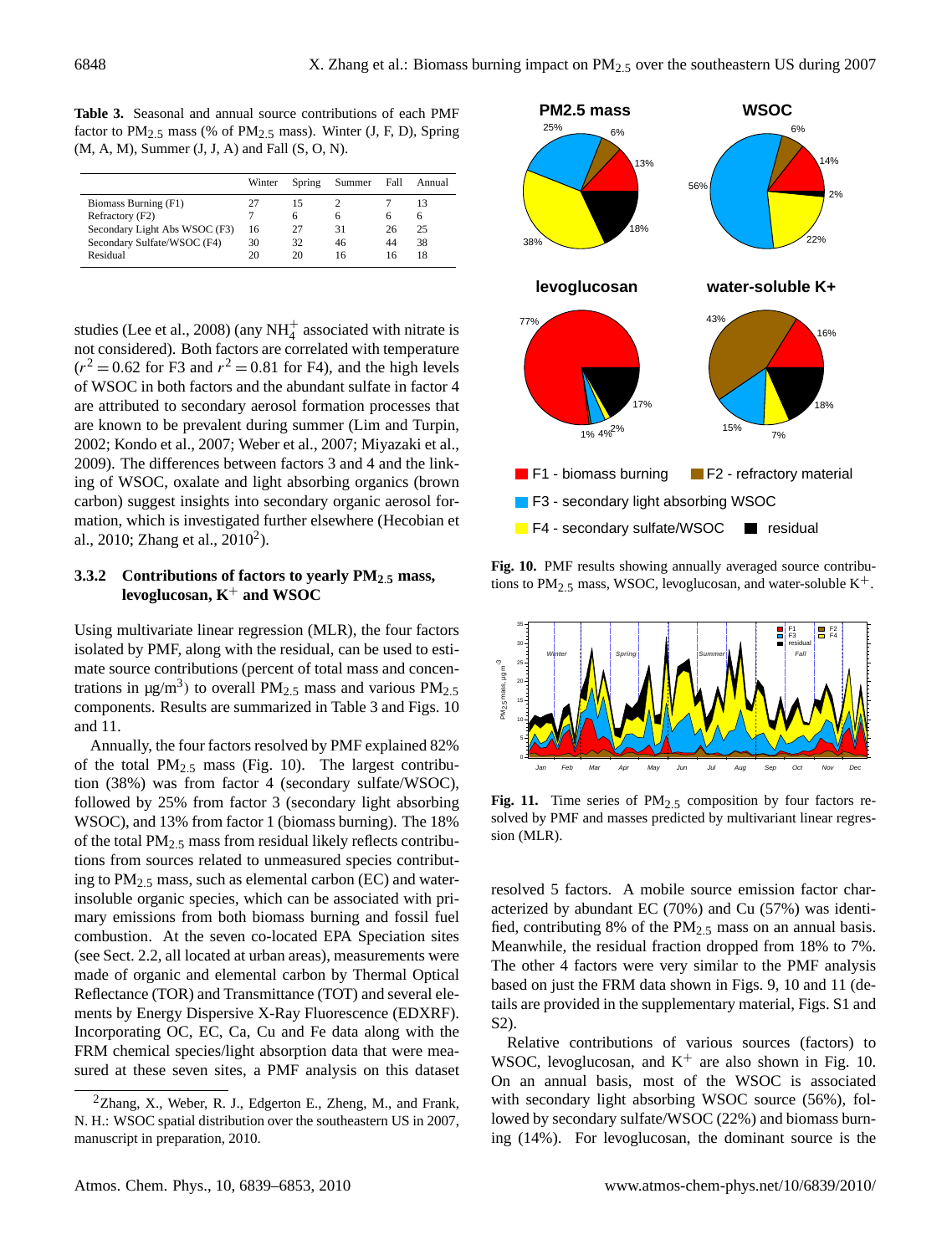biomass-burning factor (77%). In contrast,  $K^+$  has several sources, with refractory material (43%) being the largest, and each of the other three sources contributing from 7 to 16%.

Table 3 shows the separated fractional contributions of the factors to  $PM_{2.5}$  mass by season. Although biomass burning only contributed 13% on an annual basis, it accounted for 27% of the PM<sub>2.5</sub> during winter and only 2% in summer, consistent with the PMF results that included Speciation data, in which case biomass burning contributed 29% and 1% in winter and summer, respectively (Table S1). Factors involving secondary aerosol formation processes (F3 and F4) show the opposite trend, contributing 46% in winter and 77% in summer. This rather large relative increase in summertime secondary sources corresponds to an average WSOC increase of roughly  $1 \mu$ g C/m<sup>3</sup> from winter to summer (Table 2).

Figure 11 is similar to the time series plot for each factor (Fig. 9, right panel), but in this case the contributions in terms of estimated mass of each factor (source) throughout the year are given. While refractory material (F2) contributions remained consistently low (<7%), secondary sulfate/WSOC was the largest  $PM_{2.5}$  contributor throughout the year (30%– 46%), partially due to the relatively large and uniform distribution of sulfate in this region (Kim et al., 2003a, b; Liu et al., 2005). Biomass-burning sources (F1) dominated in winter and on average made little contribution to  $PM_{2.5}$  mass in summer. The secondary light absorbing WSOC factor (F3) also shows enhancement in summer, but was higher relative to the other secondary factor (F4) in March during a period of unusually warm weather. The source of this factor will be addressed in detail in Zhang et al.  $(2010^2)$ .

#### **3.3.3 Comparisons to other studies**

Studies using a variety of techniques have investigated contributions of biomass burning to air quality in the southeast. These results are compared to the PMF analysis using the FRM filter data presented here. First,  $PM_{2.5}$  mass to levoglucosan ratios from emission studies have been found to vary from  $9.7 \pm 2.4$  g/g for hardwoods to  $24.4 \pm 4.3$  g/g for softwoods (Fine et al., 2002), and 11.5 g/g for a prescribed burning episode in Georgia during April 2004 (Lee et al., 2005). From PMF factor  $1$  – the biomass burning factor, the annual PM<sub>2.5</sub> mass to levoglucosan ratio was  $18.3 \pm 5.4 \ (\pm \text{STD})$ g/g, roughly midway between hard and softwood emissions, but higher than emissions from prescribed burning. Emission studies have also characterized ratios of  $K^+$  to levoglucosan, with median ratios in the range of  $(0.03-0.16)$  (Fine et al., 2001, 2002, 2004a, b; Lee et al., 2005), depending on the type of material burnt. For factor 1 the  $K^+/levoglucosan$  ratio was 0.10, similar to the emission profiles. In contrast, for the FRM dataset the ratio is 0.50 in terms of annual mean and 0.26 for winter. These values are not in the range found in the studies mentioned above, likely due to other sources for  $K^+$ .

Our PMF-predicted annual mean contribution of 13% from biomass burning is comparable with previous PMF results using  $K^+$  alone as the tracer. For example, Kim et al. (2003a, b) estimated 14% in Atlanta, and Liu et al. (2005) estimated 13% for the southeastern US. However, different seasonal patterns were found in our study and those PMF studies using  $K^+$ . Our PMF results suggest significant biomass burning contribution in winter (27%), and a small impact (2%) in summer, consistent with a Chemical Mass Balance analysis based on Molecular Markers (CMB-MM) using levoglucosan as the biomass-burning tracer (0.4% in summer) (Zheng et al., 2007). In contrast, previous PMF studies using  $K^+$  predicted similar biomass-burning contributions for all the seasons (e.g. Kim et al., 2003a; Liu et al., 2005). The discrepancy depends on the choice of biomass burning tracer used. During periods of significant biomass burning emissions, typically the colder months, levoglucosan and  $K^+$  tend to be correlated (Fig. 5) and the predicted biomass burning impacts are similar, using either levoglucosan or  $K^+$  as the tracer. During these periods the biomass-burning source for  $K^+$  appears to dominate over other sources. However, due to the relatively higher contributions of non-biomass burning  $K^+$  sources observed in summer, it is expected that a source apportionment analysis using  $K^+$  alone as a tracer would overestimate biomass burning emission during those periods.

Alternatively, levoglucosan may be substantially depleted in the summer due to photochemical oxidation reactions, leading to a large underestimation of summertime biomassburning contribution (Hennigan et al., 2010; Hoffmann et al., 2010). This, however, is not consistent with the low fire counts in summer. Considering such uncertainties and that the results from previous studies might overestimate biomass burning contribution in summer  $(>10%)$  due to non-biomass burning  $K^+$  sources (e.g. Kim et al., 2003a; Liu et al., 2005), we conclude that biomass burning contribution in summer is likely in the range of 2%–10%. In winter, levoglucosan is relatively stable and likely provides a reasonable estimate of biomass burning contributions to  $PM_{2.5}$  levels. Based on a number of studies, including this work, typical winter contribution of biomass burning to  $PM_{2.5}$  in the southeast (on a mass basis) is estimated to be near 25%, which in December and January appears to be mostly from residential woodburning.

#### **4 Conclusions**

We investigate the biomass burning impact on  $PM_{2.5}$  in the southeastern US in 2007 through analysis of chemical and physical properties of over 900 24-h integrated FRM Teflon filters collected by state regulatory agencies.

Two commonly used biomass burning tracers, i.e. levoglucosan and  $K^+$ , were compared in conjunction with MODIS Aqua fire counts. Levoglucosan concentrations showed large seasonal variations and correlated well with fire counts,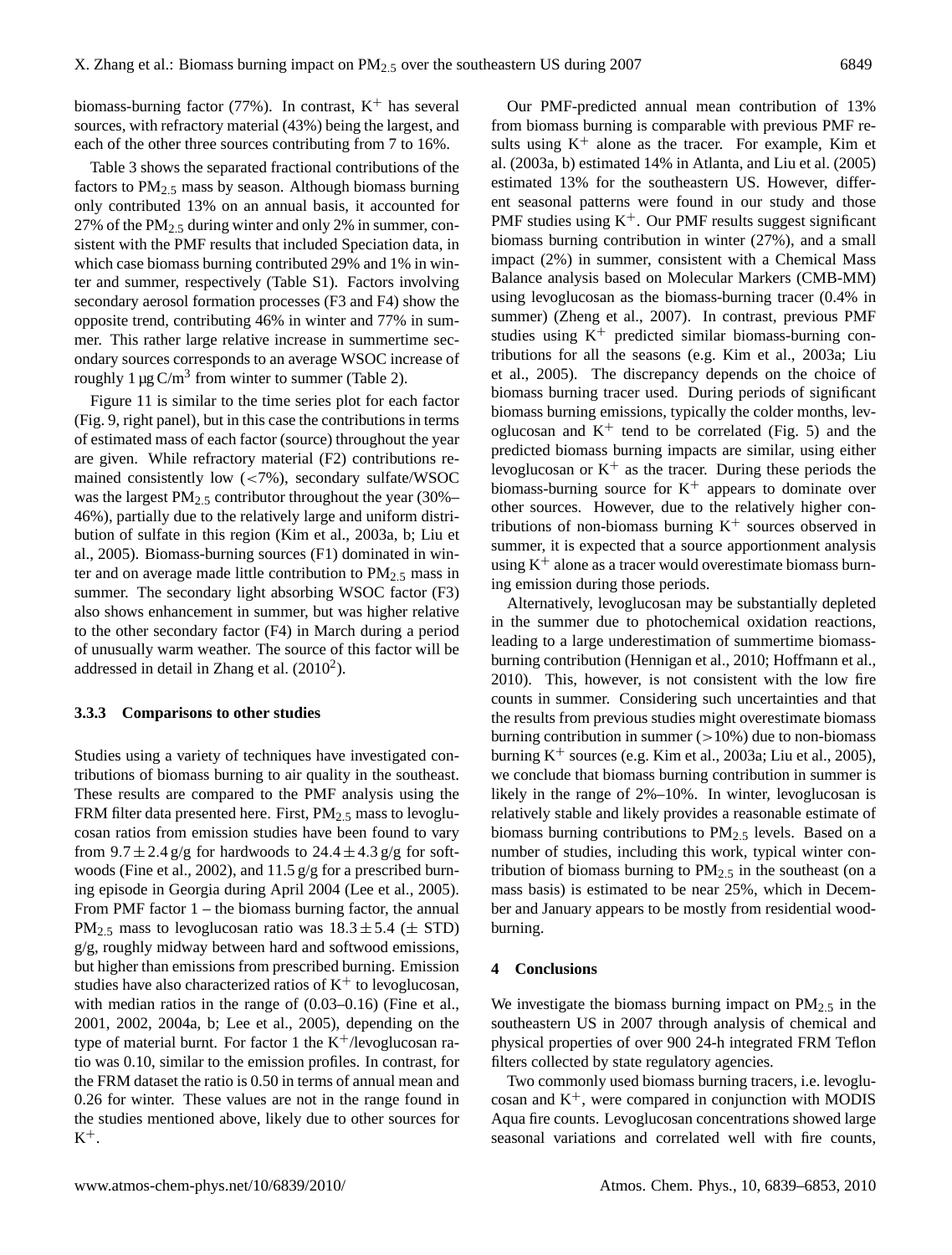except in winter (January and December) when residential wood burning not detected by satellites led to increased levoglucosan. During these months, residential burning was estimated to contribute  $2.6 \mu g/m^3$ , on average, to the ambient PM<sub>2.5</sub> mass throughout the region.  $K^+$  concentrations exhibited no apparent seasonal trends and poor correlation with fire counts. Levoglucosan and  $K^+$  correlated well  $(r^2 = 0.59)$  in winter, suggesting their common origin from biomass burning when its emissons were relatively high. In other seasons,  $K^+$  poorly correlated with levoglucosan apparently due to additional  $K^+$  sources other than biomass burning. Both levoglucosan and  $K^+$  concentrations were higher at urban sites than at rural sites, with levoglucosan showing larger spatial variations than  $K^+$ . Comparison of  $K<sup>+</sup>$  and levoglucosan measurements in conjunction with fire count data suggests that  $K^+$  was not a good tracer for biomass burning emissions due to multiple sources in addition to biomass burning, whereas levoglucosan was a reasonable indicator of biomass burning emissions, including emissions from wildfires and prescribed burnings, as well as emissions from wood combustion for residential heating. Although chamber study results show that levoglucosan reacts with the hydroxyl radical at atmospherically relevant concentrations (Hennigan et al., 2010), the good correlation between fire counts and levoglucosan concentrations suggest that this was not a large effect. This may be due to little biomass burning occurring in summer when this effect would be most important due to enhanced photochemistry, whereas in winter and spring when biomass burning emissions were higher and from local sources (e.g., residential or prescribed burning along with the occasional wildfire), relatively fresh emissions and slow photochemistry minimize this effect.

Positive Matrix Factorization (PMF) was applied to analyze PM2.<sup>5</sup> sources from the FRM data. Four factors were resolved, including a biomass burning factor characterized by high levels of levoglucosan and light absorbing compounds (brown carbon), a refractory component characterized by  $K^+$ , Na<sup>+</sup> and Mg<sup>2+</sup>, and two secondary aerosol components, one charaterized by high WSOC, organic acids (oxalate) and light absorbing compounds, and the other by high  $SO_4^{2-}$ , NH<sup>+</sup>, and WSOC. Secondary sulfate/WSOC component was the largest source of PM2.<sup>5</sup> in all seasons and combined, the two secondary sources dominated in all seasons. The biomass burning source contributed 13% to the  $PM_{2.5}$ mass annually, 27% in winter, and only approximately 2% in summer. The refractory component contributed the least and was consistent throughout the year. Overall, the results show that  $K^+$  is a poor biomass burning tracer especially in summer and can lead to large over-prediction of biomass burning contributions by source apportionment analyses. Extensive photochemical degradation of levoglucosan may lead to under-prediction of biomass buring in summer; however, in this study there was reasonable consistency between levoglucosan concentrations and summertime outdoor burning quantified by remotely sensed fire count data.

# **Supplementary material related to this article is available online at: [http://www.atmos-chem-phys.net/10/](http://www.atmos-chem-phys.net/10/6839/2010/acp-10-6839-2010-supplement.pdf) [6839/2010/acp-10-6839-2010-supplement.pdf](http://www.atmos-chem-phys.net/10/6839/2010/acp-10-6839-2010-supplement.pdf)**.

*Acknowledgements.* The authors thank Susan Zimmer-Dauphinee of the Georgia Department of Natural Resources (GA DNR), Tracy Anderson of the Alabama Department of Environmental Management, Randy Dillard of the Alabama Jefferson Co. Department of Health, and Scott Reynolds of the South Carolina Department of Health and Environmental Control for providing the FRM filters analyzed in this study. The authors also thank Tao Zeng and Zhen Liu for assistances in processing MODIS fire count data, Amy Sullivan for providing mannosan and galactosan standard stock solutions, Jiumeng Liu for WSOC measurement and Thomas Muccillo for assistance in measurement of light absorption spectra. This work was supported by the GA DNR under grant No. 773-80150 and a National Science Foundation grant ATM-0802237. The information expressed in this paper does not necessarily reflect the policies of the US Environmental Protection Agency.

Edited by: H. Moosmuller

## **References**

- Andreae, M. O. and Gelencsér, A.: Black carbon or brown carbon? The nature of light-absorbing carbonaceous aerosols, Atmos. Chem. Phys., 6, 3131–3148, doi:10.5194/acp-6-3131-2006, 2006.
- Bauer, H., Claeys, M., Vermeylen, R., Schueller, E., Weinke, G., Berger, A., and Puxbaum, H.: Arabitol and mannitol as tracers for the quantification of airborne fungal spores, Atmos. Environ., 42, 588–593, 2008.
- Cachier, H., Ducret, J., Bremond, M. P., Gaudichet, A., Lacaux, J. P., Yoboue, V., and Baudet, J. J.: Characterisation of biomass burning aerosols in savannah region of the Ivory Coast, in: Global Biomass Burning, edited by: Levine, J., MIT Press, Cambridge, 174–180, 1991.
- Caseiro, A., Marr, I. L., Claeys, M., Kasper-Giebl, A., Puxbaum, H., and Pio, C. A.: Determination of saccharides in atmospheric aerosol using anion-exchange high performance liquid chromatography and pulsed amperometric detection, J. Chromatogr. A., 1171, 37–45, 2007.
- Ding, X., Zheng, M., Yu, L. P., Zhang, X. L., Weber, R. J., Yan, B., Russell, A. G., Edgerton, E. S., and Wang, X. M.: Spatial and seasonal trends in biogenic secondary organic aerosol tracers and water-soluble organic carbon in the southeastern United States, Environ. Sci. Technol., 42(14), 5171–5176, 2008.
- Duncan, B. N., Martin, R. V., Staudt, A. C., Yevich, R., and Logan, J. A.: Interannual and seasonal variability of biomass burning emissions constrained by satellite observations, J. Geophys. Res., 108(D2), 4100, doi:10.1029/2002JD002378, 2003.
- Duvall, R. M., Majestic, B. J., Shafer, M. M., Chuang, P. Y., Simoneit, B. R. T., and Schauer, J. J.: The water-soluble fraction of carbon, sulfur, and crustal elements in Asian aerosols and Asian soils, Atmos. Environ., 42, 5872–5884, 2008.
- Engling, G., Carrico, C. M., Kreidenweis, S. M., Collett Jr., J. L., Day, D. E., Malm, W. C., Lincoln, E., Hao, W. M., Iinuma, Y.,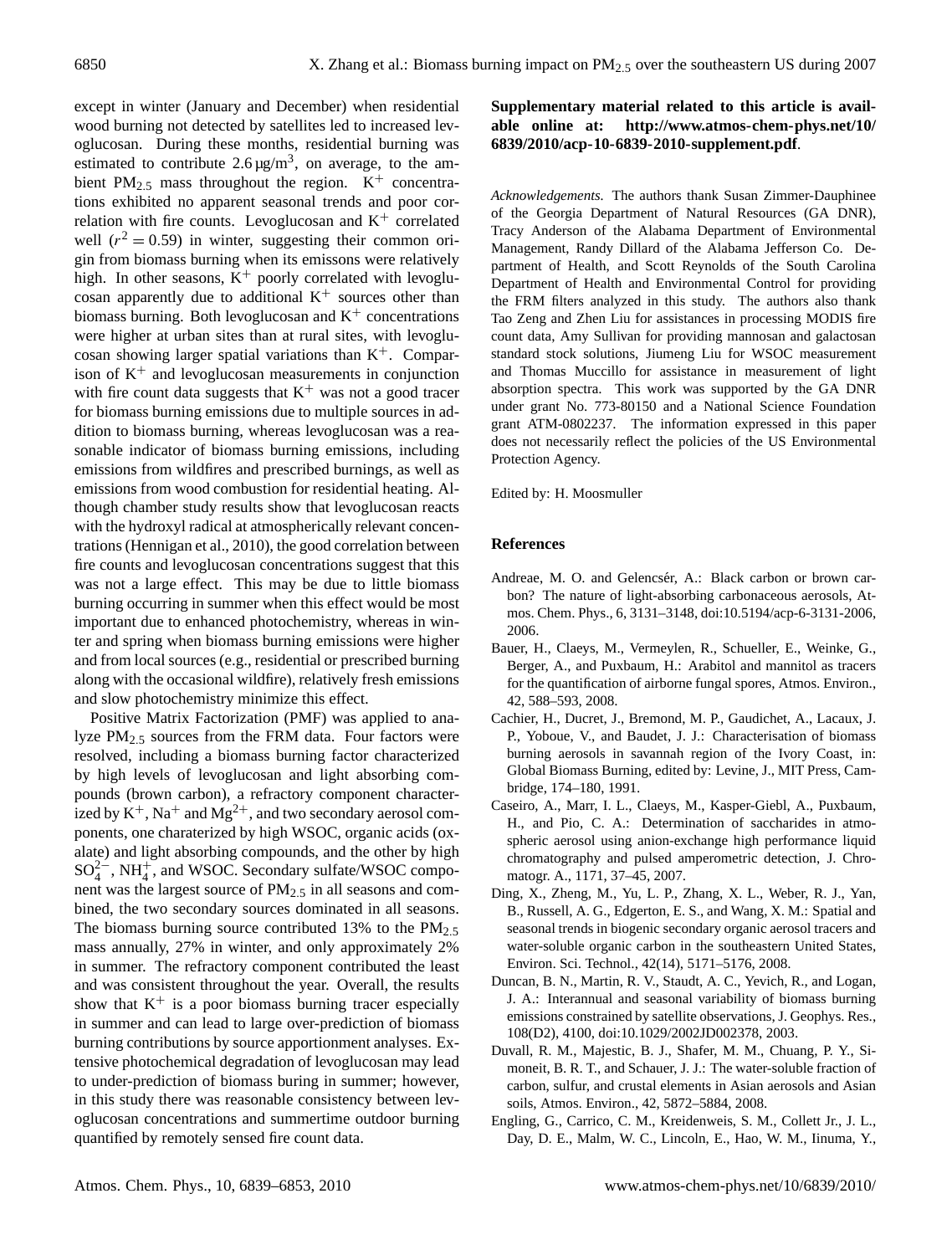and Herrmann, H.: Determination of levoglucosan in biomass combustion aerosol by high-performance anion-exchange chromatography with pulsed amperometric detection, Atmos. Environ., 40, 299–311, 2006.

- Eva, H. and Lambin, E. F.: Remote sensing of biomass burning in tropical regions: Sampling issues and multisensor approach, Remote Sens. Environ., 64(3), 292–315, 1998.
- Fine, P. M., Cass, G. R., and Simoneit, B. R. T.: Chemical characterization of fine particle emissions from fireplace combustion of woods grown in the northeastern United States, Environ. Sci. Technol., 35(13), 2665–2675, 2001.
- Fine, P. M., Cass, G. R., and Simoneit, B. R. T.: Chemical characterization of fine particle emissions from the fireplace combustion of woods grown in the southern United States, Environ. Sci. Technol., 36(7), 1442–1451, 2002.
- Fine, P. M., Cass, G. R., and Simoneit, B. R. T.: Chemical characterization of fine particle emissions from the fireplace combustion of wood types grown in the Midwestern and Western United States, Environ. Eng. Sci., 21(3), 387–409, 2004a.
- Fine, P. M., Cass, G. R., and Simoneit, B. R. T.: Chemical characterization of fine particle emissions from the wood stove combustion of prevalent United States tree species, Environ. Eng. Sci., 21(6), 705–721, 2004b.
- Frank, N. H.: Retained nitrate, hydrated sulfates, and carbonaceous mass in Federal Reference Method fine particulate matter for six eastern US cities, J. Air Waste Manage. Assoc., 56, 500–511, 2006.
- Fuzzi, S., Andreae, M. O., Huebert, B. J., Kulmala, M., Bond, T. C., Boy, M., Doherty, S. J., Guenther, A., Kanakidou, M., Kawamura, K., Kerminen, V.-M., Lohmann, U., Russell, L. M., and Pöschl, U.: Critical assessment of the current state of scientific knowledge, terminology, and research needs concerning the role of organic aerosols in the atmosphere, climate, and global change, Atmos. Chem. Phys., 6, 2017–2038, doi:10.5194/acp-6- 2017-2006, 2006.
- Giglio, L., Descloitres, J., Justice, C. O., and Kaufman, Y. J.: An enhanced contextual fire detection algorithm for MODIS, Remote Sens. Environ., 87(2–3), 273–282, 2003.
- Goldstein, A. H., Koven, C. D., Heald, C. L., and Fung, I. Y.: Biogenic carbon and anthropogenic pollutants combine to form a cooling haze over the southeastern United States, P. Natl. Acad. Sci., 106, 8835–8840, doi:10.1073/PNAS.0904128106, 2009.
- Hecobian, A., Zhang, X., Zheng, M., Frank, N., Edgerton, E. S., and Weber, R. J.: Water-Soluble Organic Aerosol material and the light-absorption characteristics of aqueous extracts measured over the Southeastern United States, Atmos. Chem. Phys., 10, 5965–5977, doi:10.5194/acp-10-5965-2010, 2010.
- Hennigan, C. J., Sullivan, A. P., Collett, Jr., J. L., and Robinson, A. L.: Levoglucosan stability in biomass burning particles exposed to hydroxyl radicals, Geophys. Res. Lett., 37, L09806, doi:10.1029/2010GL043088, 2010.
- Hobbs, P. V., Reid, J. S., Kotchenruther, R. A., Ferek, R. J., and Weiss, R.: Direct radiative forcing by smoke from biomass burning, Science, 275(5307), 1776–1778, 1997.
- Hoffmann, D., Tilgner, A., Iinuma, Y., and Herrmann, H.: Atmospheric stability of levoglucosan: a detailed laboratory and modeling study, Environ. Sci. Technol., 44(2), 694–699, 2010.
- Kim, E., Hopke, P. K., and Edgerton, E. S.: Source identification of Atlanta aerosol by positive matrix factorization, J. Air Waste

Manage. Assoc., 53(6), 731–739, 2003a.

- Kim, E., Hopke, P. K., Paatero, P., and Edgerton, E. S.: Incorporation of parametric factors into multilinear receptor model studies of Atlanta aerosol, Atmos. Environ., 37(36), 5009–5021, 2003b.
- Kondo, Y., Miyazaki, Y., Takegawa, N., Miyakawa, T., Weber, R. J., Jimenez, J. L., Zhang, Q., and Worsnop, D. R.: Oxygenated and water-soluble organic aerosols in Tokyo, J. Geophys. Res., 112, D01203, doi:10.1029/2006JD007056, 2007.
- Kundu, S., Kawamura, K., Andreae, T. W., Hoffer, A., and Andreae, M. O.: Molecular distributions of dicarboxylic acids, ketocarboxylic acids and  $\alpha$ -dicarbonyls in biomass burning aerosols: implications for photochemical production and degradation in smoke layers, Atmos. Chem. Phys., 10, 2209–2225, doi:10.5194/acp-10-2209-2010, 2010.
- Lawson, D. R. and Winchester, J. W.: Sulfur, potassium, and phosphorus associations in aerosols from South-American tropical rain forests, J. Geophys. Res., 84, 3723–3727, 1979.
- Lee, E., Chan, C. K., and Paatero, P.: Application of positive matrix factorization in source apportionment of particulate pollutants in Hong Kong, Atmos. Environ., 33(19), 3201–3212, 1999.
- Lee, S., Baumann, K., Schauer, J. J., Sheesley, R. J., Naeher, L. P., Meinardi, S., Blake, D. R., Edgerton, E. S., Russell, A. G., and Clements, M.: Gaseous and particulate emissions from prescribed burning in Georgia, Environ. Sci. Technol., 39(23), 9049–9056, 2005.
- Lee, S., Liu, W., Wang, Y. H., Russell, A. G., and Edgerton, E. S.: Source apportionment of  $PM_{2.5}$ : Comparing PMF and CMB results for four ambient monitoring sites in the southeastern United States, Atmos. Environ., 42(18), 4126–4137, 2008.
- Lelieveld, J., Crutzen, P. J., Ramanathan, V., Andreae, M. O., Brenninkmeijer, C. A. M., Campos, T., Cass, G. R., Dickerson, R. R., Fischer, H., de Gouw, J. A., Hansel, A., Jefferson, A., Kley, D., de Laat, A. T. J., Lal, S., Lawrence, M. G., Lobert, J. M., Mayol-Bracero, O. L., Mitra, A. P., Novakov, T., Oltmans, S. J., Prather, K. A., Reiner, T., Rodhe, H., Scheeren, H. A., Sikka, D., and Williams, J.: The Indian Ocean Experiment: Widespread air pollution from South and Southeast Asia, Science, 291(5506), 1031–1036, 2001.
- Lighty, J. S., Veranth, J. M., and Sarofim, A. F.: Combustion aerosols: Factors governing their size and composition and implications to human health, J. Air Waste Manage. Assoc., 50(9), 1565–1618, 2000.
- Lim, H. J. and Turpin, B. J.: Origins of primary and secondary aerosol in Atlanta: Results of time-resolved measurements during the Atlanta Supersite Experiment, Environ. Sci. Technol., 36, 4489–4496, 2002.
- Liu, W., Wang, Y. H., Russell, A., and Edgerton, E. S.: Atmospheric aerosol over two urban-rural pairs in the southeastern United States: Chemical composition and possible sources, Atmos. Environ., 39(25), 4453–4470, 2005.
- Ma, Y., Weber, R. J., Lee, Y.-N., Orsini, D. A., Maxwell-Meier, K., Thornton, D. C., Bandy, A. R., Clarke, A. D., Blake, D. R., Sachse, G. W., Fuelberg, H. E., Kiley, C. M., Woo, J.-H., Streets, D. G., and Carmichael, G. R.: Characteristics and influence of biosmoke on the fine-particle ionic composition measured in Asian outflow during the Transport and Chemical Evolution Over the Pacific (TRACE-P) experiment, J. Geophys. Res., 108(D21), 8816, doi:10.1029/2002JD003128, 2003.
- Miyazaki, Y., Kondo, Y., Shiraiwa, M., Takegawa, N., Miyakawa,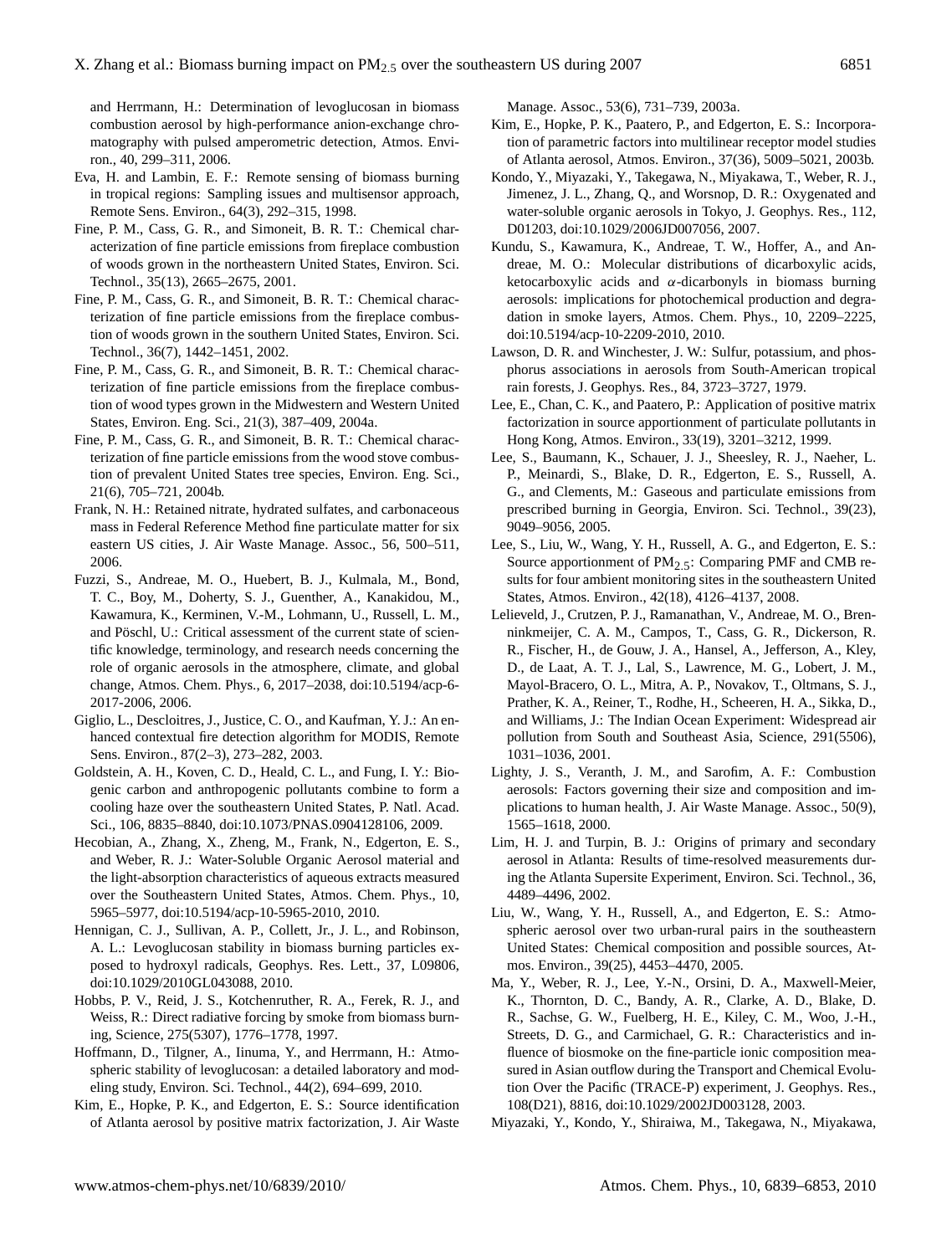T., Han, S., Kita, K., Hu, M., Deng, Z. Q., Zhao, Y., Sugimoto, N., Blake, D. R., and Weber, R. J.: Chemical characterization of water-soluble organic carbon aerosols at a rural site in the Pearl River Delta, China, in the summer of 2006, J. Geophys. Res., 114, D14208, doi:10.1029/2009JD011736, 2009.

- Morales, J. A., Pirela, D., and Durban, J.: Determination of the levels of Na, K, Ca, Mg, Fe, Zn and Cu in aerosols of the western Venezuelan savannah region, Sci. Total Environ., 180, 155–164, 1996.
- Patashnick, H., Rupprecht, G., Ambs, J. L., and Meyer, M. B.: Development of a reference standard for particulate matter mass in ambient air, Aerosol Sci. Technol., 34, 42–45, 2001.
- Penner, J. E., Dickinson, R. E., and Oneill, C. A.: Effects of aerosol from biomass burning on the global radiation budget, Science, 256(5062), 1432–1434, 1992.
- Pio, C. A., Legrand, M., Alves, C. A., Oliveira, T., Afonso, J., Caseiro, A., Puxbaum, H., Sanchez-Ochoa, A., and Gelencser, A.: Chemical composition of atmospheric aerosols during the 2003 summer intense forest fire period, Atmos. Environ., 42, 7530– 7543, 2008.
- Polissar, A. V., Hopke, P. K., and Paatero, P.: Atmospheric aerosol over Alaska – 2. Elemental composition and sources, J. Geophys. Res., 103(D15), 19045-19057, 1998.
- Puxbaum, H., Caseiro, A., Sanchez-Ochoa, A., Kasper-Giebl, A., Claeys, M., Gelencser, A., Legrand, M., Preunkert, S., and Pio, C.: Levoglucosan levels at background sites in Europe for assessing the impact of biomass combustion on the European aerosol background, J. Geophys. Res., 112, D23S05, doi:10.1029/2006JD008114, 2007.
- Ramadan, Z., Song, X. H., and Hopke, P. K.: Identification of sources of Phoenix aerosol by positive matrix factorization, J. Air Waste Manage. Assoc., 50(8), 1308–1320, 2000.
- Robinson, A. L., Subramanian, R., Donahue, N. M., Bernardo-Bricker, A., and Rogge, W. F.: Source apportionment of molecular markers and organic aerosol. 2. Biomass smoke, Environ. Sci. Technol., 40(24), 7811–7819, 2006.
- Rogge, W. F., Hildemann, L. M., Mazurek, M. A., Cass, G. R., and Simoneit, B. R. T.: Sources of fine organic aerosol. 9. Pine, oak and synthetic log combustion in residential fireplaces, Environ. Sci. Technol., 32(1), 13–22, 1998.
- Saarikoski, S., Timonen, H., Saarnio, K., Aurela, M., Järvi, L., Keronen, P., Kerminen, V.-M., and Hillamo, R.: Sources of organic carbon in fine particulate matter in northern European urban air, Atmos. Chem. Phys., 8, 6281–6295, doi:10.5194/acp-8- 6281-2008, 2008.
- Schauer, J. J., Rogge, W. F., Hildemann, L. M., Mazurek, M. A., and Cass, G. R.: Source apportionment of airborne particulate matter using organic compounds as tracers, Atmos. Environ., 30(22), 3837–3855, 1996.
- Schauer, J. J., Kleeman, M. J., Cass, G. R., and Simoneit, B. R. T.: Measurement of emissions from air pollution sources, 1. C1 through C29 organic compounds from meat charbroiling, Environ. Sci. Technol., 33, 1566–1577, 1999.
- Schauer, J. J. and Cass, G. R.: Source apportionment of wintertime gas-phase and particle-phase air pollutants using organic compounds as tracers, Environ. Sci. Technol., 34(9), 1821–1832, 2000.
- Schkolnik, G. and Rudich, Y.: Detection and quantification of levoglucosan in atmospheric aerosols: A review, Anal. Bioanal.

Chem., 385(1), 26–33, 2006.

- Simoneit, B. R. T., Schauer, J. J., Nolte, C. G., Oros, D. R., Elias, V. O., Fraser, M. P., Rogge, W. F., and Cass, G. R.: Levoglucosan, a tracer for cellulose in biomass burning and atmospheric particles, Atmos. Environ., 33(2), 173–182, 1999.
- Simoneit, B. R. T.: Biomass burning A review of organic tracers for smoke from incomplete combustion, Appl. Geochem., 17(3), 129–162, 2002.
- Sullivan, A. P., Weber, R. J., Clements, A. L., Turner, J. R., Bae, M. S., and Schauer, J. J.: A method for on-line measurement of water-soluble organic carbon in ambient aerosol particles: Results from an urban site, Geophys. Res. Lett., 31, L13105, doi:10.1029/2004GL019681, 2004.
- Sullivan, A. P., Peltier, R. E., Brock, C. A., de Gouw, J. A., Holloway, J. S., Warneke, C., Wollny, A. G., and Weber, R. J.: Airborne measurements of carbonaceous aerosol soluble in water over northeastern United States: Method development and an investigation into water-soluble organic carbon sources, J. Geophys. Res., 111, D23S46, doi:10.1029/2006JD007072, 2006.
- Sullivan, A. P., Holden, A. S., Patterson, L. A., McMeeking, G. R., Kreidenweis, S. M., Malm, W. C., Hao, W. M., Wold. C. E., and Collett Jr., J. L.: A method for smoke marker measurements and its potential application for determining the contribution of biomass burning from wildfires and prescribed fires to ambient PM2.5 organic carbon, J. Geophys. Res., 113, D22302, doi:10.1029/2008JD010216, 2008.
- Tanner, R. L., Parkhurst, W. J., Valente, M. L., and Phillips, W. D.: Regional composition of  $PM<sub>2.5</sub>$  aerosols measured at urban, rural and "background" sites in the Tennessee valley, Atmos. Environ., 38(20), 3143–3153, 2004.
- Tian, D., Hu, Y. T., Wang, Y. H., Boylan, J. W., Zheng, M., and Russell, A. G.: Assessment of biomass burning emissions and their impacts on urban and regional  $PM<sub>2.5</sub>$ : A Georgia case study, Environ. Sci. Technol., 43(2), 299–305, 2009.
- Wang, C. F., Chang, C. Y., Tsai, S. F., and Chiang, H. L.: Characteristics of road dust from different sampling sites in northern Taiwan, J. Air Waste Manage. Assoc., 55(8), 1236–1244, 2005.
- Watson, J. G., Chow, J. C., Chen, L. W. A., and Frank, N. H.: Methods to assess carbonaceous aerosol sampling artifacts for IMPROVE and other long-term networks, J. Air Waste Manage. Assoc., 59, 898–911, 2009.
- Weber, R. J., Sullivan, A. P., Peltier, R. E., Russell, A., Yan, B., Zheng, M., de Gouw, J., Warneke, C., Brock, C., Holloway, J. S., Atlas, E. L., and Edgerton, E.: A study of secondary organic aerosol formation in the anthropogenicinfluenced southeastern United States, J. Geophys. Res., 112, D13302, doi:10.1029/2007JD008408, 2007.
- Yan, B., Zheng, M., Hu, Y. T., Ding, X., Sullivan, A. P., Weber, R. J., Baek, J., Edgerton, E. S., and Russell, A. G.: Roadside, urban, and rural comparison of primary and secondary organic molecular markers in ambient  $PM_{2.5}$ , Environ. Sci. Technol., 43(12), 4287–4293, 2009.
- Zeng, T., Wang, Y. H., Yoshida, Y., Tian, D., Russell, A. G., and Barnard, W. R.: Impacts of prescribed fires on air quality over the southeastern United States in spring based on modeling and ground/satellite measurements, Environ. Sci. Technol., 42(22), 8401–8406, 2008.
- Zheng, M., Cass, G. R., Schauer, J. J., and Edgerton, E. S.: Source apportionment of fine particle air pollutants in the southeastern